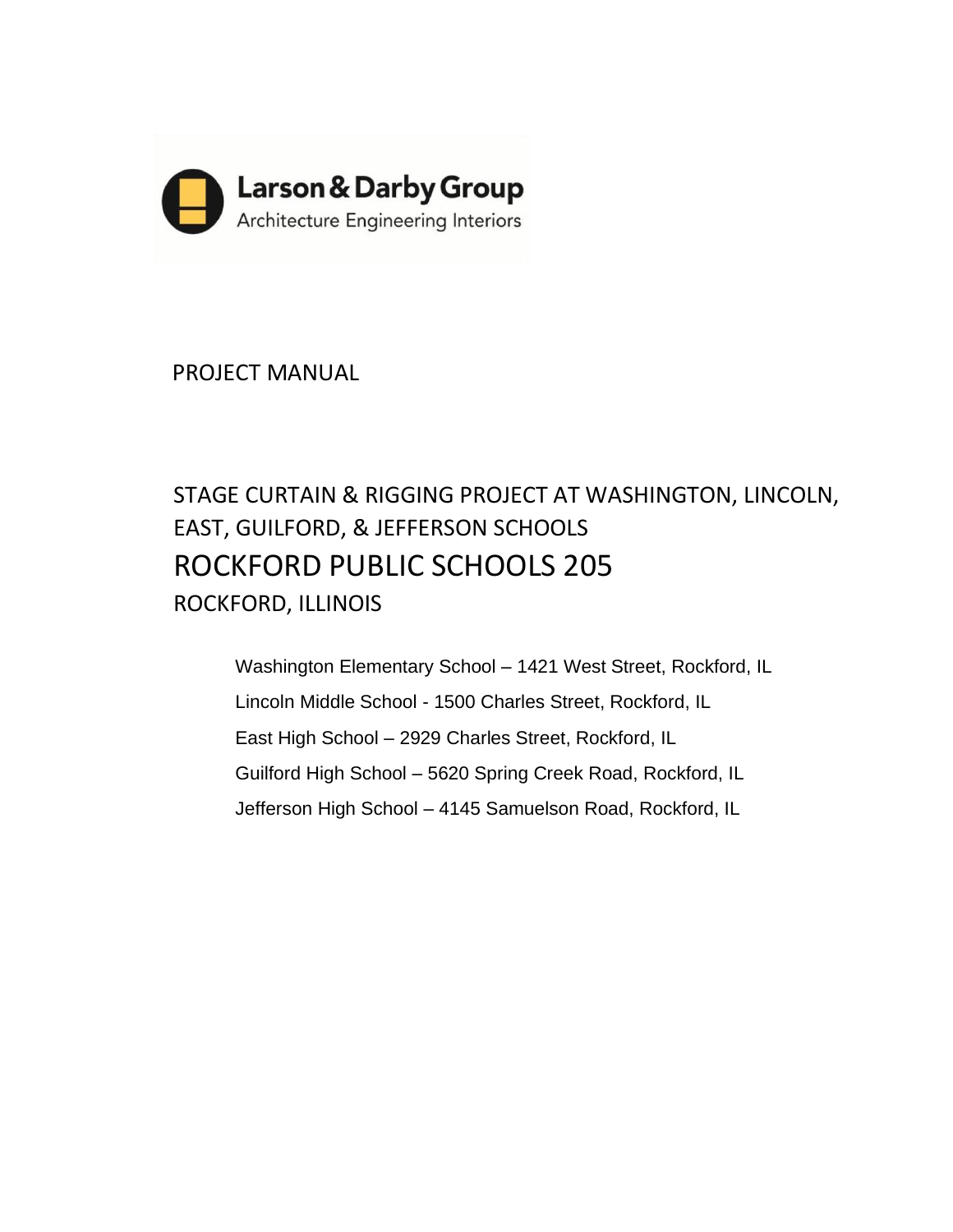# PROJECT MANUAL

FOR

# STAGE CURTAIN & RIGGING PROJECT AT WASHINGTON, LINCOLN, EAST, GUILFORD, & JEFFERSON SCHOOLS ROCKFORD PUBLIC SCHOOLS 205 ROCKFORD, ILLINOIS

RPS PROJECT NO: 2021; IFB 20-40

LDG PROJECT NO. 30068

DATE: March 24, 2020

LARSON & DARBY GROUP **ARCHITECTURE-ENGINEERING–INTERIORS** 4949 HARRISON AVENUE, SUITE 100 ROCKFORD, ILLINOIS 61108 Ilinois Design Firm Registration Number: 184-000280

CHRISTOPHER W. ANDERSON Licensed Architect LIC. EXPIRES: 11/30/2020

Date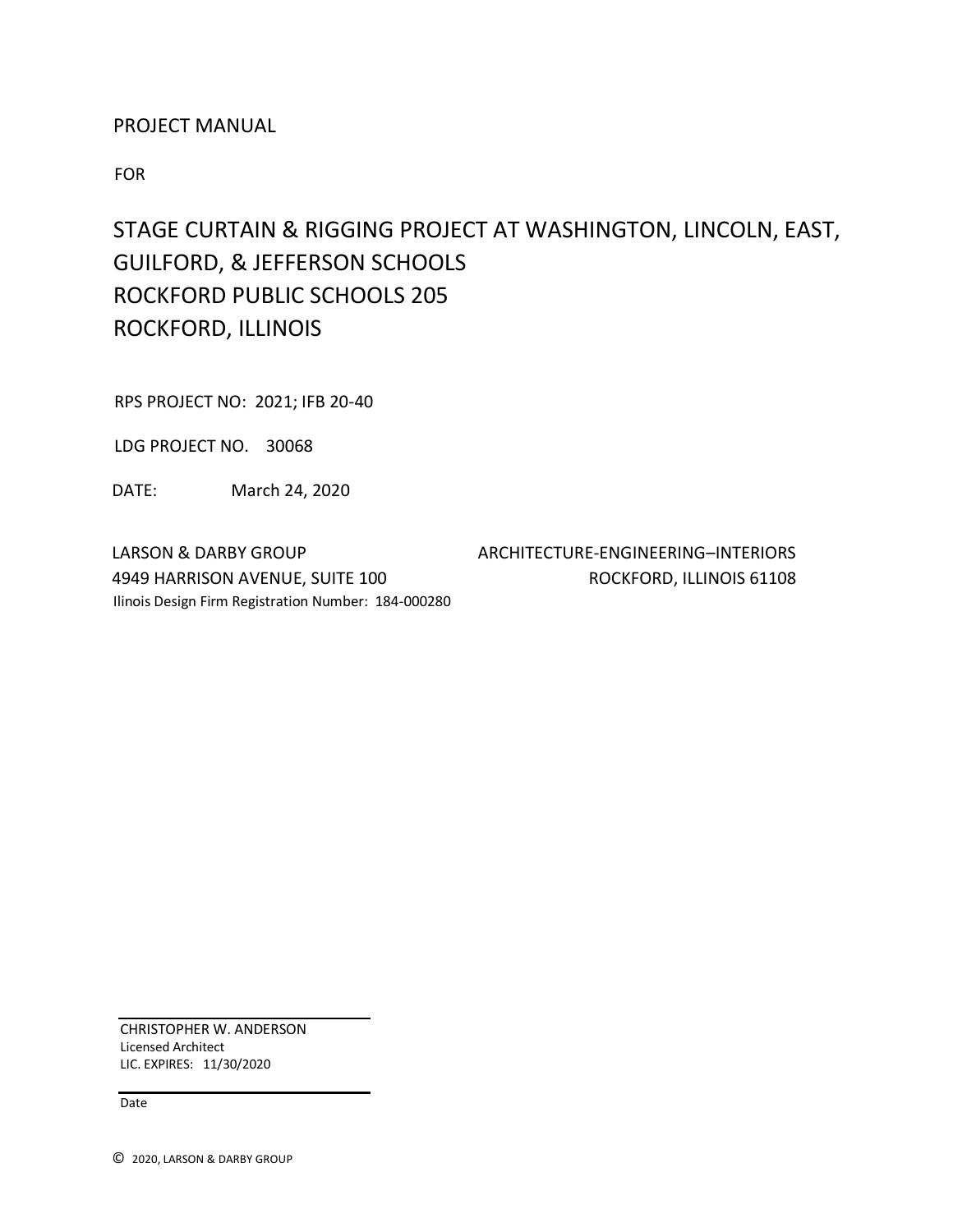TABLE OF CONTENTS

#### **PROCUREMENT AND CONTRACTING DOCUMENTS**

## **DIVISION 00 - PROCUREMENT AND CONTRACTING REQUIREMENTS BY RPS**

- 00 41 00 Bid Offer Form
- 00 73 00 Supplementary Conditions

# **SPECIFICATIONS**

#### **DIVISION 01 - GENERAL REQUIREMENTS**

- 01 10 00 Summary
- 01 20 00 Price and Payment Procedures
- 01 30 00 Administrative Requirements
- 01 50 00 Temporary Facilities and Controls<br>01 60 00 Product Requirements
- **Product Requirements**
- 01 70 00 Execution and Closeout Requirements
- 01 78 23 Operation and Maintenance Data
- 01 78 39 Project Record Documents

## **DIVISION 11 – EQUIPMENT**

11 61 43 Stage Curtains and Rigging Equipment

# END TABLE OF CONTENTS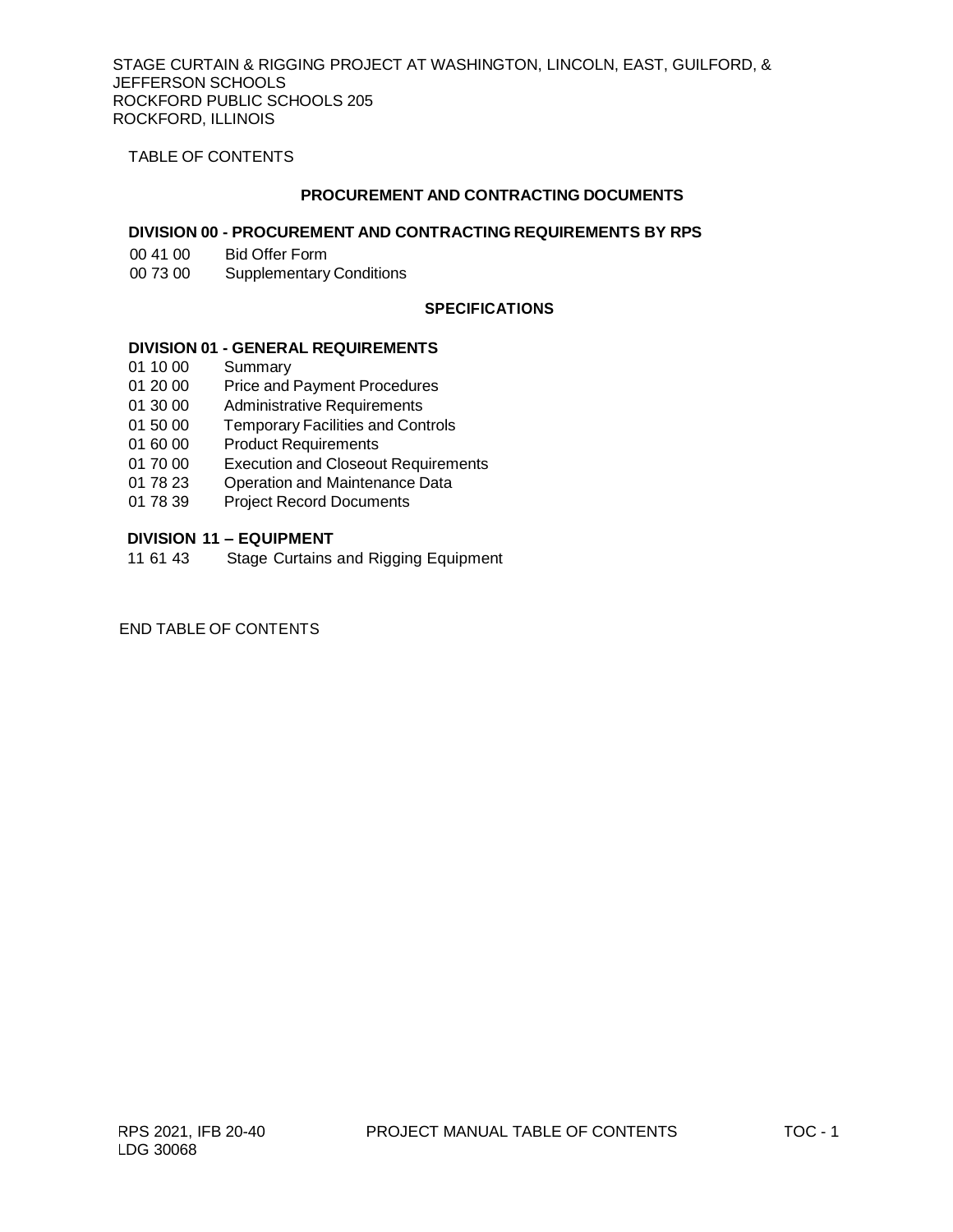# BID OFFER FORM

## Bid # 20-40 STAGE CURTAIN & RIGGING PROJECT AT WASHINGTON, LINCOLN, EAST, GUILFORD, & JEFFERSON SCHOOLS, for ROCKFORD PUBLIC SCHOOLS DISTRICT 205.

BID SUBMITTED BY:

Date: April 30, 2020

The undersigned, having become familiar with the local conditions affecting cost of work and with the Bidding Documents, including the advertisement of the Invitation for Bid, the Instructions and Supplementary Instructions to Bidders, this Bid Offer Form, the General and Supplementary Conditions, the Drawings and Specifications, and Addenda issued thereto, as prepared and issued by the Board of Education of Rockford School District No. 205, Winnebago and Boone Counties, Illinois hereby agrees to furnish all labor, material and equipment necessary to do the Work required for the project and IFB identified above, for the amount shown below:

# **Note: Contractor to write "No Bid" in the dollar amount section for any line items not bid.**

#### **BASE BID:**

A. WASHINGTON ELEMENTARY SCHOOL:

| $\text{TOTAL:}\n \underline{\hspace{2cm}}\n \underline{\hspace{2cm}}\n \underline{\hspace{2cm}}\n \underline{\hspace{2cm}}\n \underline{\hspace{2cm}}\n \underline{\hspace{2cm}}\n \underline{\hspace{2cm}}\n \underline{\hspace{2cm}}\n \underline{\hspace{2cm}}\n \underline{\hspace{2cm}}\n \underline{\hspace{2cm}}\n \underline{\hspace{2cm}}\n \underline{\hspace{2cm}}\n \underline{\hspace{2cm}}\n \underline{\hspace{2cm}}\n \underline{\hspace{2cm}}\n \underline{\hspace{2cm}}\n \underline{\hspace{2cm}}\n \underline{\hspace{2cm}}\n \underline$ |  |
|---------------------------------------------------------------------------------------------------------------------------------------------------------------------------------------------------------------------------------------------------------------------------------------------------------------------------------------------------------------------------------------------------------------------------------------------------------------------------------------------------------------------------------------------------------------|--|
|                                                                                                                                                                                                                                                                                                                                                                                                                                                                                                                                                               |  |
| B. LINCOLN MIDDLE SCHOOL:                                                                                                                                                                                                                                                                                                                                                                                                                                                                                                                                     |  |
|                                                                                                                                                                                                                                                                                                                                                                                                                                                                                                                                                               |  |
| $\text{TOTAL:}\n \underline{\hspace{2cm}}\n \underline{\hspace{2cm}}\n \underline{\hspace{2cm}}\n \underline{\hspace{2cm}}\n \underline{\hspace{2cm}}\n \underline{\hspace{2cm}}\n \underline{\hspace{2cm}}\n \underline{\hspace{2cm}}\n \underline{\hspace{2cm}}\n \underline{\hspace{2cm}}\n \underline{\hspace{2cm}}\n \underline{\hspace{2cm}}\n \underline{\hspace{2cm}}\n \underline{\hspace{2cm}}\n \underline{\hspace{2cm}}\n \underline{\hspace{2cm}}\n \underline{\hspace{2cm}}\n \underline{\hspace{2cm}}\n \underline{\hspace{2cm}}\n \underline$ |  |
| C. EAST HIGH SCHOOL:                                                                                                                                                                                                                                                                                                                                                                                                                                                                                                                                          |  |
| $\text{TOTAL:}\n \underline{\hspace{2cm}}\n \underline{\hspace{2cm}}\n \underline{\hspace{2cm}}\n \underline{\hspace{2cm}}\n \underline{\hspace{2cm}}\n \underline{\hspace{2cm}}\n \underline{\hspace{2cm}}\n \underline{\hspace{2cm}}\n \underline{\hspace{2cm}}\n \underline{\hspace{2cm}}\n \underline{\hspace{2cm}}\n \underline{\hspace{2cm}}\n \underline{\hspace{2cm}}\n \underline{\hspace{2cm}}\n \underline{\hspace{2cm}}\n \underline{\hspace{2cm}}\n \underline{\hspace{2cm}}\n \underline{\hspace{2cm}}\n \underline{\hspace{2cm}}\n \underline$ |  |
|                                                                                                                                                                                                                                                                                                                                                                                                                                                                                                                                                               |  |
| D. GUILFORD HIGH SCHOOL:                                                                                                                                                                                                                                                                                                                                                                                                                                                                                                                                      |  |
| $\text{TOTAL:}\n \underline{\hspace{2cm}}\n \underline{\hspace{2cm}}\n \underline{\hspace{2cm}}\n \underline{\hspace{2cm}}\n \underline{\hspace{2cm}}\n \underline{\hspace{2cm}}\n \underline{\hspace{2cm}}\n \underline{\hspace{2cm}}\n \underline{\hspace{2cm}}\n \underline{\hspace{2cm}}\n \underline{\hspace{2cm}}\n \underline{\hspace{2cm}}\n \underline{\hspace{2cm}}\n \underline{\hspace{2cm}}\n \underline{\hspace{2cm}}\n \underline{\hspace{2cm}}\n \underline{\hspace{2cm}}\n \underline{\hspace{2cm}}\n \underline{\hspace{2cm}}\n \underline$ |  |
|                                                                                                                                                                                                                                                                                                                                                                                                                                                                                                                                                               |  |
| E. JEFFERSON HIGH SCHOOL:                                                                                                                                                                                                                                                                                                                                                                                                                                                                                                                                     |  |
| $\text{TOTAL:}\n \begin{picture}(150,10) \put(0,0){\vector(1,0){100}} \put(150,0){\vector(1,0){100}} \put(150,0){\vector(1,0){100}} \put(150,0){\vector(1,0){100}} \put(150,0){\vector(1,0){100}} \put(150,0){\vector(1,0){100}} \put(150,0){\vector(1,0){100}} \put(150,0){\vector(1,0){100}} \put(150,0){\vector(1,0){100}} \put(150,0){\vector(1,0){100}} \$                                                                                                                                                                                               |  |
| <b>TOTAL ALL:</b>                                                                                                                                                                                                                                                                                                                                                                                                                                                                                                                                             |  |
|                                                                                                                                                                                                                                                                                                                                                                                                                                                                                                                                                               |  |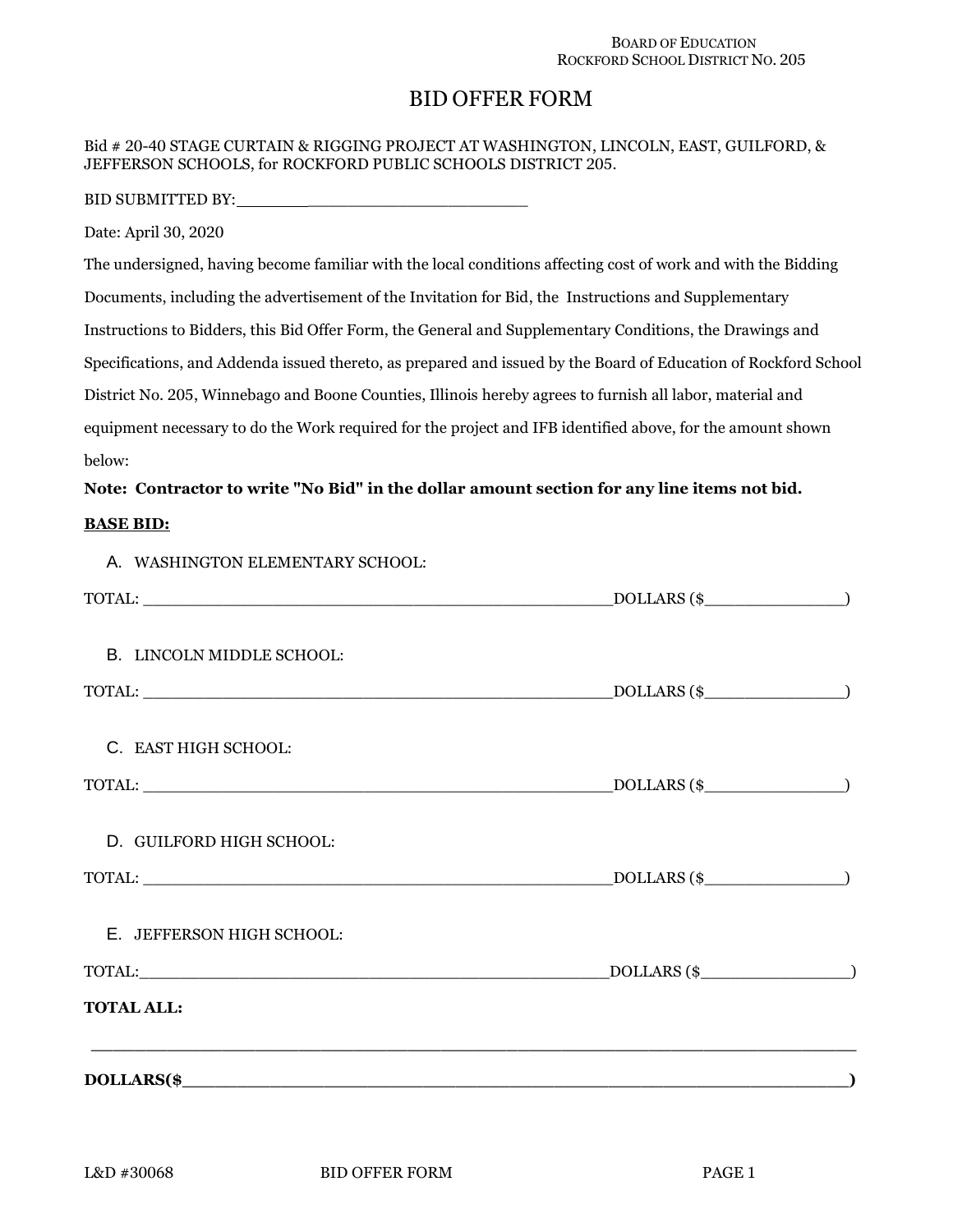# BID OFFER FORM

# **ALTERNATE BIDS:**

State the amount to be added to or deducted from the Base Bid when Work shown or specified Under the Alternate Bids is accepted and incorporated in the Contract.

**ALTERNATE BID NO. 1:** Replace all stage curtains and curtain rigging at Washington Elementary School as per the Basis of Design materials and fabrication methods indicated in Specifications. Base bid: Do not replace stage curtains and curtain rigging. Alternate bid: Replace all stage curtains and curtain rigging.

| TOTAL:                                                                     | DOLLARS (\$ |
|----------------------------------------------------------------------------|-------------|
| <b>ADDENDA RECEIVED</b>                                                    |             |
| The undersigned acknowledges receipt of Addenda _____ to ______ inclusive. |             |
| PRE-BID MEETING ATTENDANCE                                                 |             |
| A Bidder representative attended the Pre-Bid Meeting? YES                  | OR No       |

#### **SITE VISIT**

Existing premises and conditions were checked by an on-site inspection on

# **CONTRACTOR'S QUALIFICATION STATEMENT**

A fully completed AIA Document A305-1986 Contractor's Qualification Statement is **required** AND MUST BE SUBMITTED WITH THE BID. Include at least three references from projects completed in the past five (5) years with phone number, date of completion, description of work, and project architect (or engineer) contact name with phone number. Projects must be similar to the scope of this bid, and the bidder must have acted in the capacity of prime or general contractor.

Contractor has adequate equipment to perform the work properly and expeditiously: \_\_ Yes \_\_ No.

#### **COMMENCEMENT AND COMPLETION OF CONTRACT**

The undersigned agrees, if awarded the Contract, to commence the contract work within five (5) days of receipt of Order to Proceed or if required, upon execution of a formal written contract and to complete said Work within the specified completion time. The undersigned further agrees to execute the Contract, furnish satisfactory performance and payment bond as well as insurance coverage, as specified in strict accordance with the Contract Documents.

|         | Date of Commencement of Construction: |              | May 13, 2020                                        |  |
|---------|---------------------------------------|--------------|-----------------------------------------------------|--|
|         | Date of Substantial Completion:       |              | August 21st, 2020                                   |  |
|         | Date of Final Completion:             |              | <b>August 28th, 2020</b>                            |  |
| BIDDER: |                                       |              | (Corporation) (Partnership) (Individual) Circle One |  |
| Address |                                       |              |                                                     |  |
|         | <b>Street</b>                         |              |                                                     |  |
|         | City                                  | <b>State</b> | Zip Code                                            |  |
|         |                                       |              |                                                     |  |
|         |                                       |              |                                                     |  |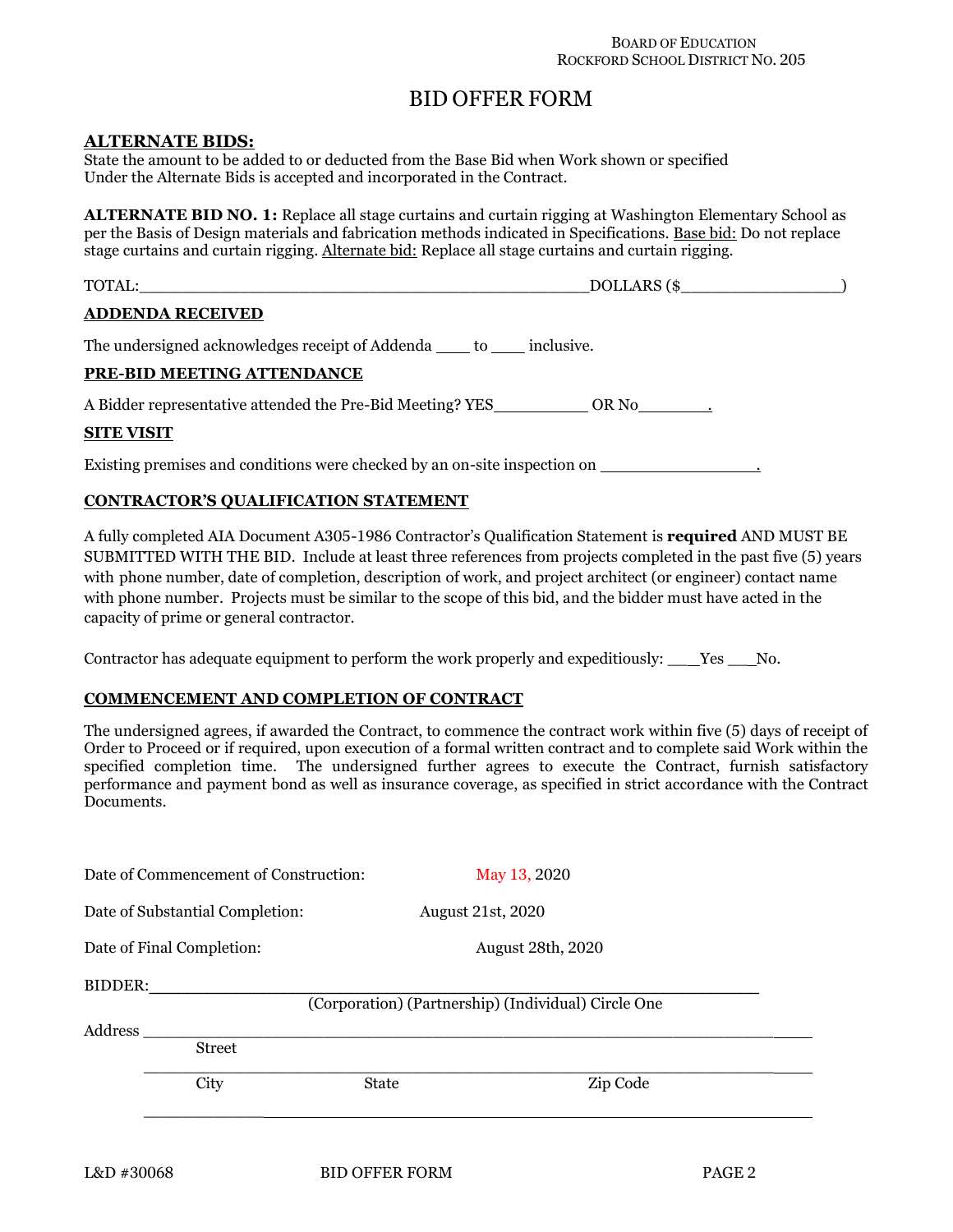#### BOARD OF EDUCATION ROCKFORD SCHOOL DISTRICT NO. 205

# BID OFFER FORM

Phone No. **Email address** 

BIDDER FEIN/SSN NO.

 $By:$ 

Bidder or Authorized Agent Signature Print name

Title:

Subscribed and sworn to before this \_\_\_ day of \_\_\_\_\_\_\_\_\_\_, \_\_\_\_\_\_\_\_\_.

Notary Public

My commission expires:

BID DEPOSIT CERTIFICATION

A Bid Deposit is required in the amount of 5% of the total Bid including Alternate Bids. This Bid Deposit is to be a Bid Bond, Bank Draft or Certified Check made payable to the "Rockford School District No. 205", as a guarantee that if awarded all or part of the Bid, the firm will enter into a contract to perform with the Board of Education.

Amount of Total Bid  $\frac{1}{2}$   $\frac{1}{2}$   $\frac{1}{2}$   $\frac{1}{2}$   $\frac{1}{2}$   $\frac{1}{2}$   $\frac{1}{2}$   $\frac{1}{2}$   $\frac{1}{2}$   $\frac{1}{2}$   $\frac{1}{2}$   $\frac{1}{2}$   $\frac{1}{2}$   $\frac{1}{2}$   $\frac{1}{2}$   $\frac{1}{2}$   $\frac{1}{2}$   $\frac{1}{2}$   $\frac{1}{2}$   $\frac{1}{2}$   $\$ 

Amount of Bank draft or Certified Check \$

BIDDER:

Signature of Bidder or Authorized Agent

#### **SUBCONTRACTOR LISTING**

1. Pursuant to bidding requirements for the Work:

\_\_\_\_\_\_\_\_\_\_\_\_\_\_\_\_\_\_\_\_\_\_\_\_\_\_\_\_\_\_\_\_\_\_\_\_\_\_

The Bidder, for portions of the Work equaling or exceeding ½ of 1% of the total Contract Sum, proposes to use the following Subcontractors. The Bidder proposes to perform all other portions of the Work with its own forces. The District reserves the right to qualify all Subcontractors. COPY AND ATTACH ADDITIONAL SHEETS AS NECESSARY.

| 2. | Portion of the Work | <b>Subcontractor Name and Address</b> |
|----|---------------------|---------------------------------------|
|    |                     |                                       |
|    |                     |                                       |
|    |                     |                                       |
|    |                     |                                       |
|    |                     |                                       |
|    |                     |                                       |
|    |                     |                                       |
|    |                     |                                       |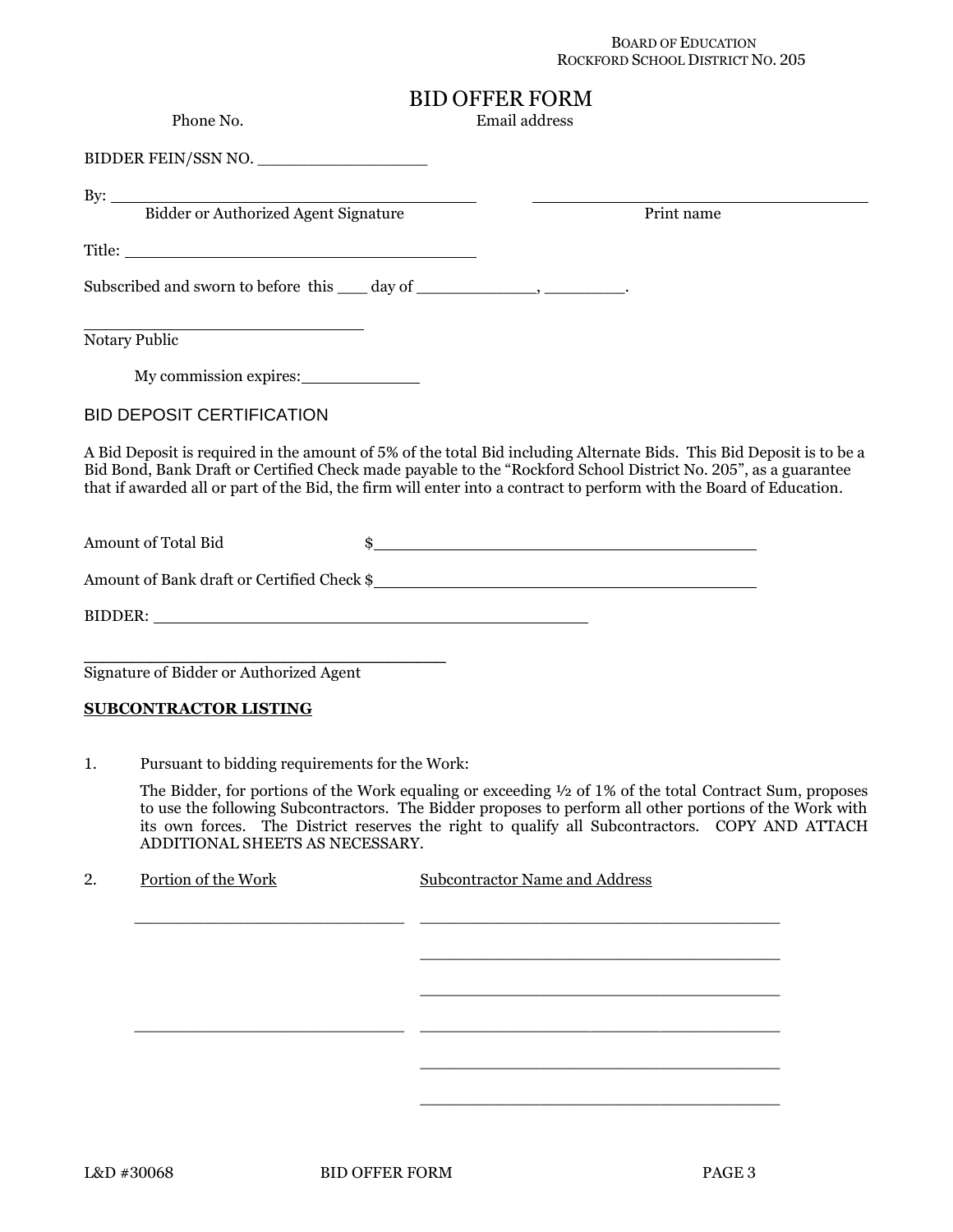#### BOARD OF EDUCATION ROCKFORD SCHOOL DISTRICT NO. 205

# **BID OFFER FORM**

| Bidder:                                     |
|---------------------------------------------|
|                                             |
| By: $\qquad \qquad$                         |
| <b>Bidder or Authorized Agent Signature</b> |

-END OF BID OFFER FORM-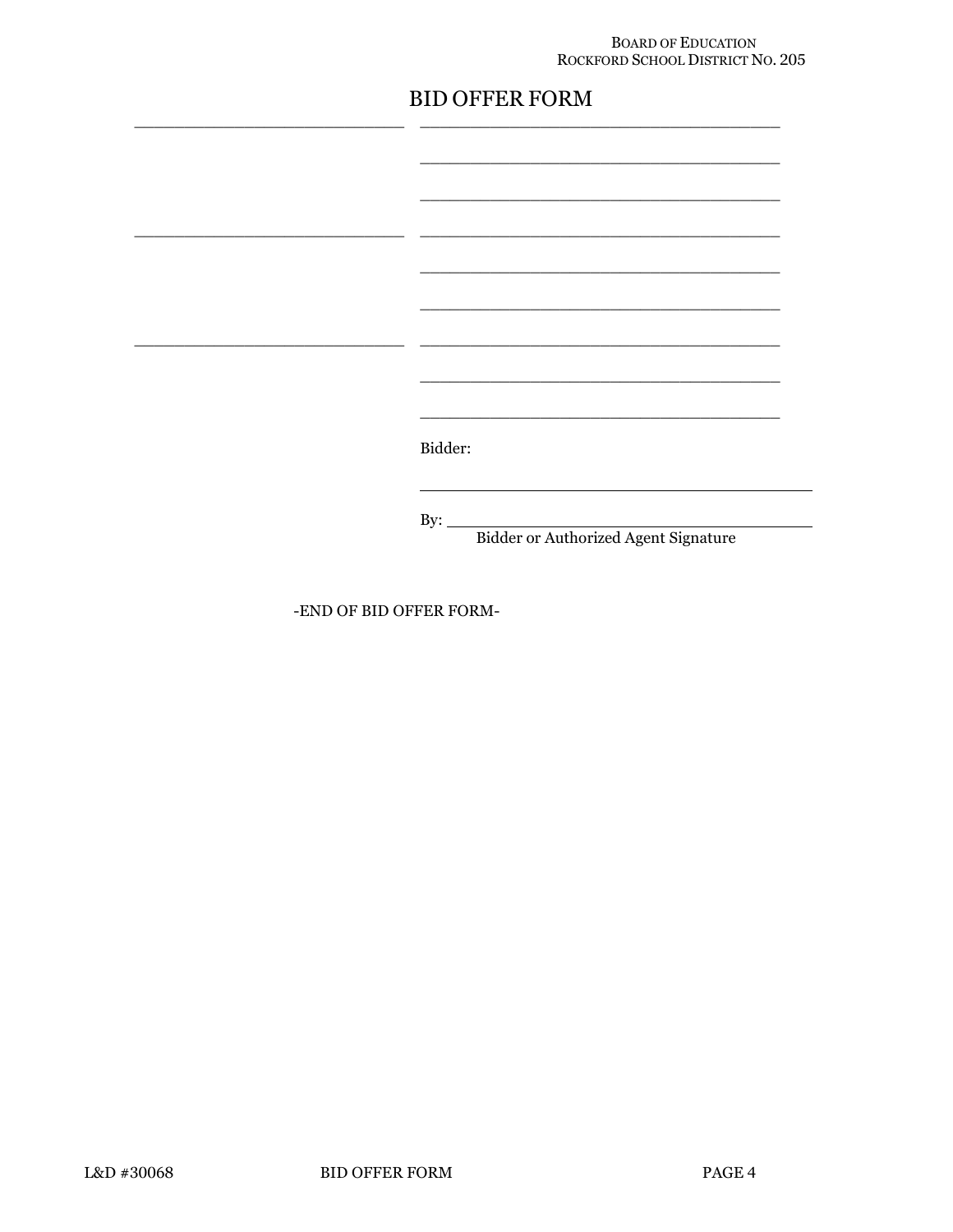# DOCUMENT 007300 – SUPPLEMENTARY CONDITIONS

- 1. CHANGE ORDER MARK-UPS: Add the following to provisions regarding Change Order markups in the Conditions of the Contract:
	- A. The combined overhead and profit included in the total cost to the Owner for a change in the Work shall be based on the following schedule:
		- .1 For the Contractor, for Work performed by the Contractor's own forces, twelve percent (12%) of the cost.
		- .2 For the Contractor, for Work performed by the Contractor's Subcontractors, five percent (5%) of the amount due the Subcontractors.
		- .3 For each Subcontractor involved, for Work performed by that Subcontractor's own forces, twelve percent (12%) of the cost.
		- .4 For each Subcontractor involved, for Work performed by the Subcontractor's Subcontractors, five percent (5%) of the amount due the Sub-subcontractor.
		- .5 In order to facilitate checking of quotations for extras or credits, all proposals, except those so minor that their propriety can be seen by inspection, shall be accompanied by a complete itemization of costs including labor, materials and Subcontracts. Labor and materials shall be itemized in the manner prescribed above. Where major cost items are Subcontracts, they shall be itemized also.

END OF DOCUMENT 007300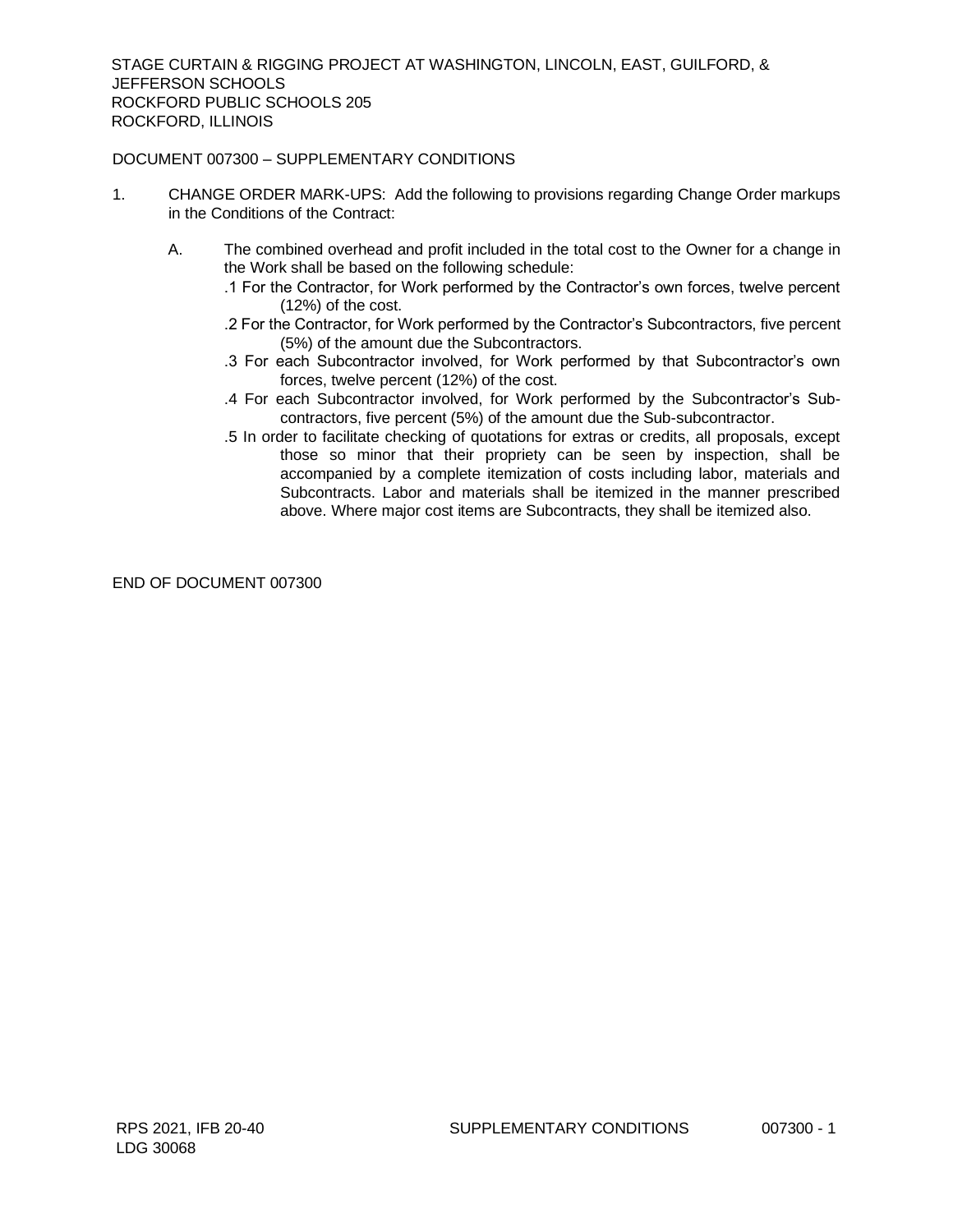SECTION 01 10 00 - SUMMARY

PART 1 - GENERAL

- 1.1 SUMMARY OF WORK
	- A. Project: Theatrical Rigging Improvements and Curtain Replacements, East, Jefferson, Guilford, Lincoln, and Washington Schools.
	- B. Owner: Rockford Public Schools District 205.
	- C. The Work includes but is not limited to the following:
		- 1. Theatrical rigging improvements and new stage curtains.
	- D. Work Under Other Contracts:
		- 1. General: Cooperate fully with separate contractors so work on those contracts may be carried out smoothly, without interfering with or delaying work under this Contract or other contracts. Coordinate the Work of this Contract with work performed under separate contracts.

# 1.2 WORK RESTRICTIONS

- A. Contractor's Use of Premises: During construction, Contractor will have limited use of site and building indicated.
	- 1. Owner will occupy premises during construction. Perform construction during normal working hours (7 AM to 4 PM Monday thru Friday, other than holidays), unless otherwise agreed to in advance by Owner. Clean up work areas and return to a useable condition at the end of each work period.
- PART 2 PRODUCTS (Not Applicable)
- PART 3 EXECUTION (Not Applicable)

END OF SECTION 01 10 00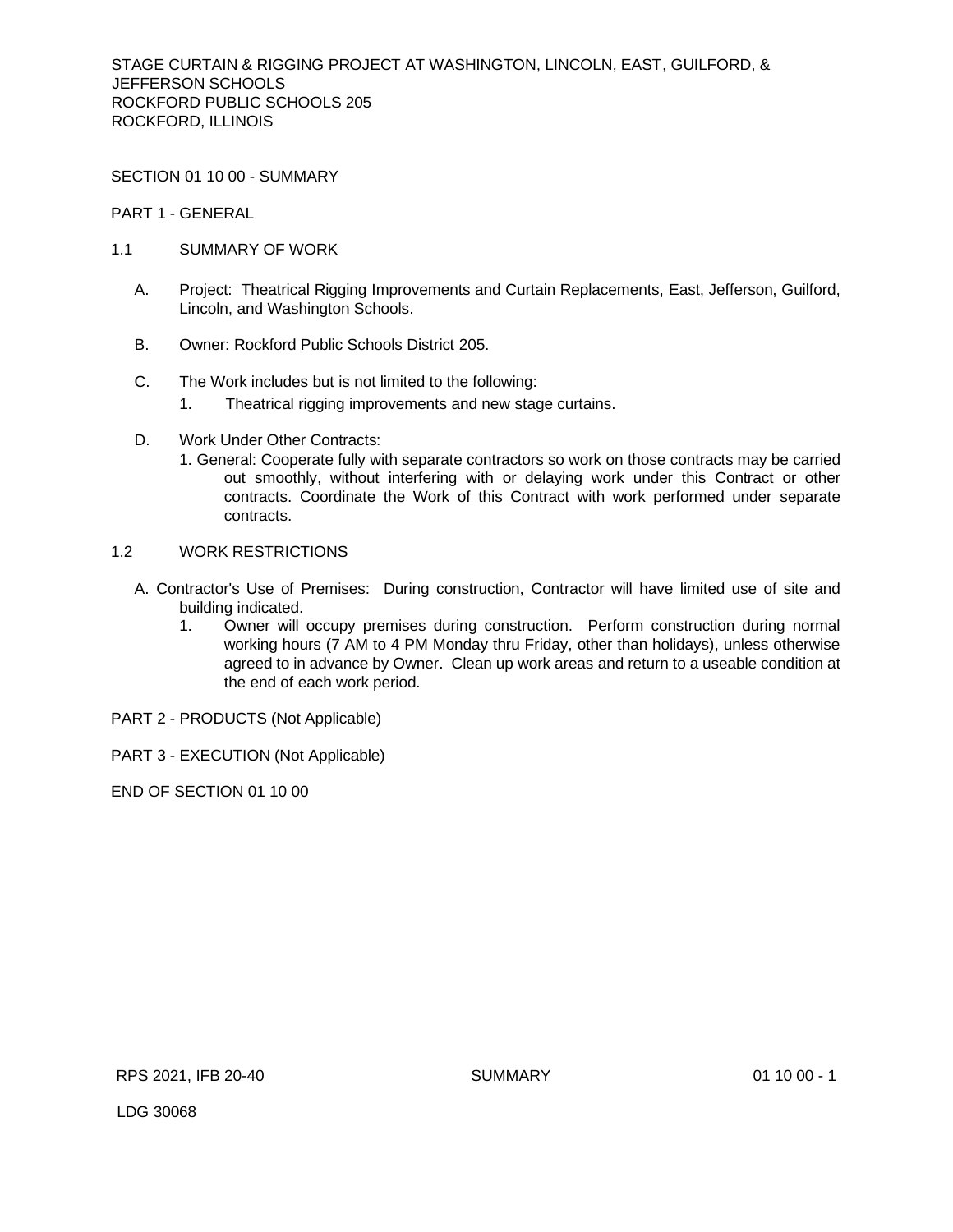## SECTION 01 20 00 - PRICE AND PAYMENT PROCEDURES

#### PART 1 - GENERAL

#### 1.1 ALLOWANCES

- A. Allowances shall include cost to Contractor of specific products and materials ordered by Owner under allowance and shall include taxes, freight, and delivery to Project site. Allowances are specified in the Bid Form.
- B. Obtain three proposals for each allowance and submit to Architect with recommendations. Purchase products and systems selected by Owner.
- C. Advise Architect of the date when selection and purchase of each product or system described by an allowance must be completed to avoid delaying the Work.
- D. Submit invoices to show cost of products furnished under each allowance. Reconciliation of Allowance amounts with actual costs will be by Change Order.

#### 1.2 ALTERNATES

A. An alternate is an amount proposed by bidder for certain work that may be added to or deducted from the Base Bid amount if Owner accepts the Alternate. The cost or credit for each alternate is the net addition to or deduction from the Contract Sum to incorporate the Alternate into the Work. No other adjustments are made to the Contract Sum. B. Alternates are specified in the Bid Form.

# 1.3 UNIT PRICES

- A. A unit price is an amount proposed by bidders and stated on the Bid Form as a price per unit of measurement for work added to or deducted from the Contract Sum by appropriate modification, if estimated quantities of Work required by the Contract Documents are increased or decreased. Unit prices are specified in the Bid Form.
- B. Unit prices include all necessary material, plus cost for delivery, installation, insurance, overhead, and profit.

#### PART 2 - PRODUCTS (Not Applicable)

PART 3 - EXECUTION (Not Applicable)

END OF SECTION 01 20 00

LDG 30068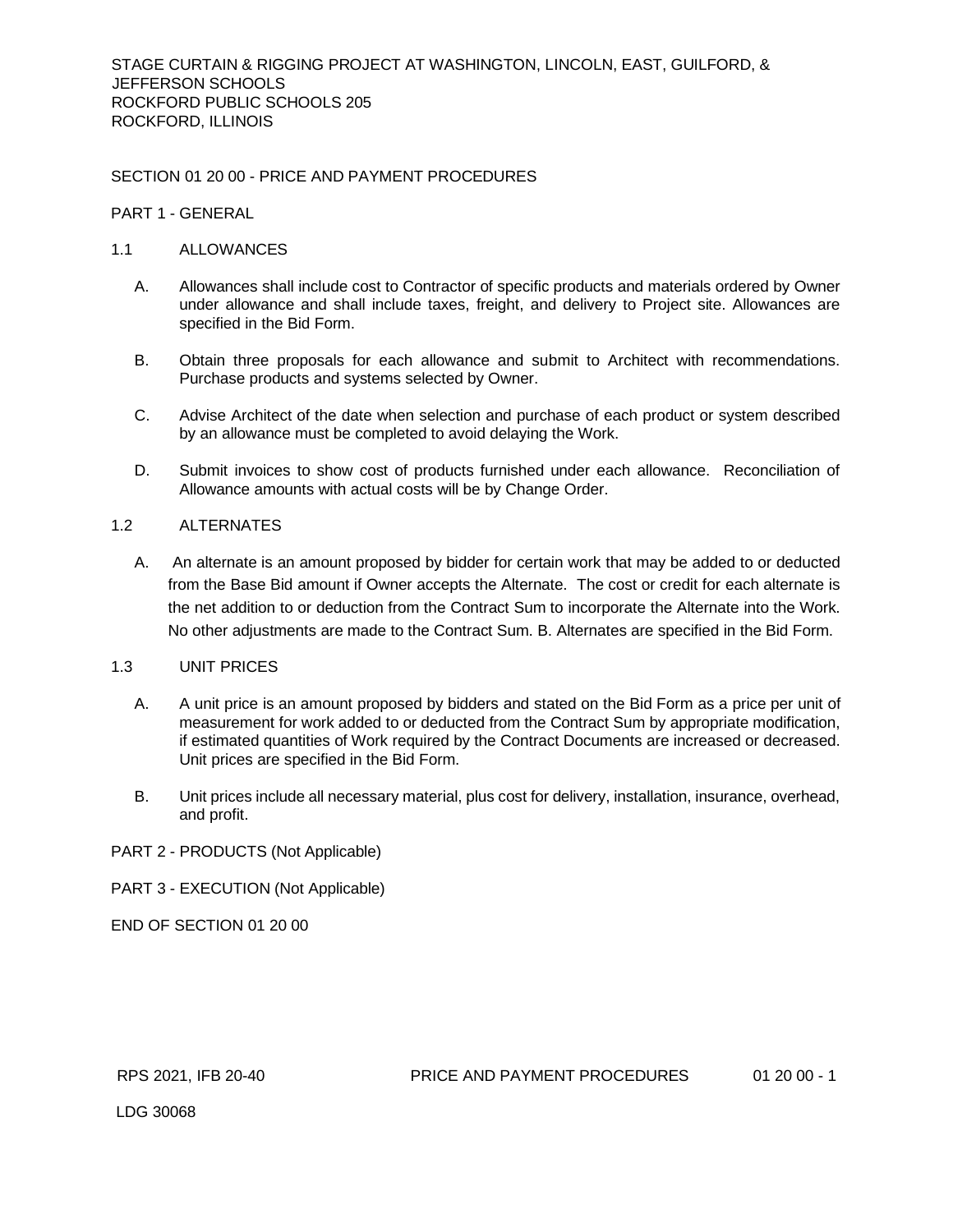# SECTION 01 30 00 - ADMINISTRATIVE REQUIREMENTS

#### PART 1 - GENERAL

# 1.1 PROJECT MANAGEMENT AND COORDINATION

- A. Coordinate construction to ensure efficient and orderly installation of each part of the Work.
- B. Schedule and conduct progress meetings at Project site at regular intervals. Notify Owner and Architect of meeting dates and times. Require attendance of each subcontractor or other entity concerned with current progress or involved with planning or coordination of future activities. 1. Record minutes and distribute to everyone concerned, including Owner and Architect.

#### 1.2 SUBMITTAL PROCEDURES

- A. Coordinate each submittal with fabrication, purchasing, testing, delivery, other submittals, and related activities that require sequential activity.
	- 1. No extension of the Contract Time will be authorized because of failure to transmit submittals enough in advance of the Work to permit processing, including resubmittals.
	- 2. Prepare submittals as PDF packages and transmit to Architect by email.
		- 1 Email Address: DocumentAdmin@Larsondarby.com.
		- 2 Architect will annotate PDF submittal and return.
	- 3. Architect will return submittals, without review, received from sources other than Contractor.
- B. Place a permanent label or title block on each submittal for identification. Provide a space approximately 6 by 8 inches on label or beside title block to record Contractor's review and approval markings and action taken by Architect. Include the following information on the label:
	- 1. Project name.
	- 2. Date.
	- 3. Name and address of Contractor.
	- 4. Name and address of subcontractor or supplier.
	- 5. Number and title of appropriate Specification Section.
- C. Identify deviations from the Contract Documents on submittals.
- D. Contractor's Construction Schedule Submittal Procedure: Submit two copies of schedule within 10 working days after date established for Commencement of the Work.

# PART 2 - PRODUCTS

#### 2.1 ACTION SUBMITTALS

- A. Product Data: Mark each copy to show applicable products and options. Include the following:
	- 1. Manufacturer's written recommendations, product specifications, and installation instructions.
	- 2. Testing by recognized testing agency.
	- 3. Compliance with specified standards and requirements.

RPS 2021, IFB 20-40 ADMINISTRATIVE REQUIREMENTS 01 30 00 - 1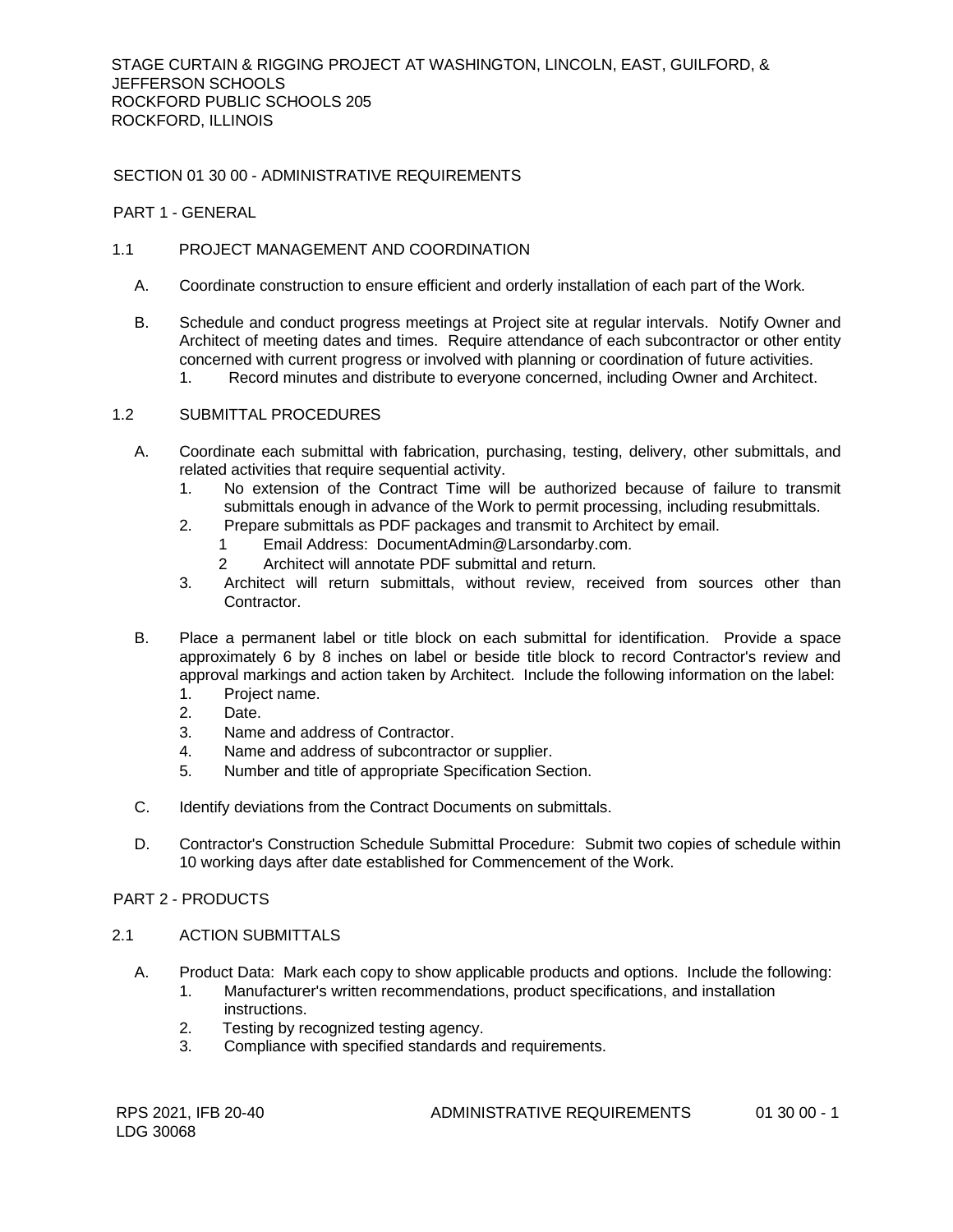- B. Shop Drawings: Prepare Project-specific information, drawn accurately to scale. Do not base Shop Drawings on reproductions of the Contract Documents or standard printed data. Submit on sheets at least 8-1/2 by 11 inches but no larger than 30 by 42 inches. Include the following:
	- 1. Dimensions and identification of products.
	- 2. Fabrication and installation drawings and roughing-in and setting diagrams.
- C. Samples: Submit Samples for review of kind, color, pattern, and texture and for a comparison of these characteristics between submittal and actual component as delivered and installed. Include name of manufacturer and product name on label.

1. If variation is inherent in material or product, submit at least three sets of paired units that show variations.

#### 2.2 INFORMATION SUBMITTALS

- A. Qualification Data: Include lists of completed projects with project names and addresses, names and addresses of architects and owners, and other information specified.
- B. Product Certificates: Prepare written statements on manufacturer's letterhead certifying that product complies with requirements in the Contract Documents.

# 2.3 DELEGATED DESIGN

- A. Performance and Design Criteria: Where professional design services or certifications by a design professional are specifically required of Contractor by the Contract Documents, provide products and systems complying with specific performance and design criteria indicated.
	- 1. If criteria indicated are not sufficient to perform services or certification required, submit a written request for additional information to Architect.
- B. Delegated-Design Submittal: In addition to Shop Drawings, Product Data, and other required submittals, submit three copies of a statement, signed and sealed by the responsible design professional, for each product and system specifically assigned to Contractor to be designed or certified by a design professional.
	- 1. Indicate that products and systems comply with performance and design criteria in the Contract Documents. Include list of codes, loads, and other factors used in performing these services.

#### 2.4 CONTRACTOR'S CONSTRUCTION SCHEDULE

- A. Gantt-Chart Schedule: Submit a comprehensive, fully developed, horizontal Gantt-chart-type schedule within 10 days of date established for the Notice of Award.
- B. Preparation: Indicate each significant construction activity separately. Identify first workday of each week with a continuous vertical line.

PART 3 - EXECUTION

3.1 SUBMITTAL REVIEW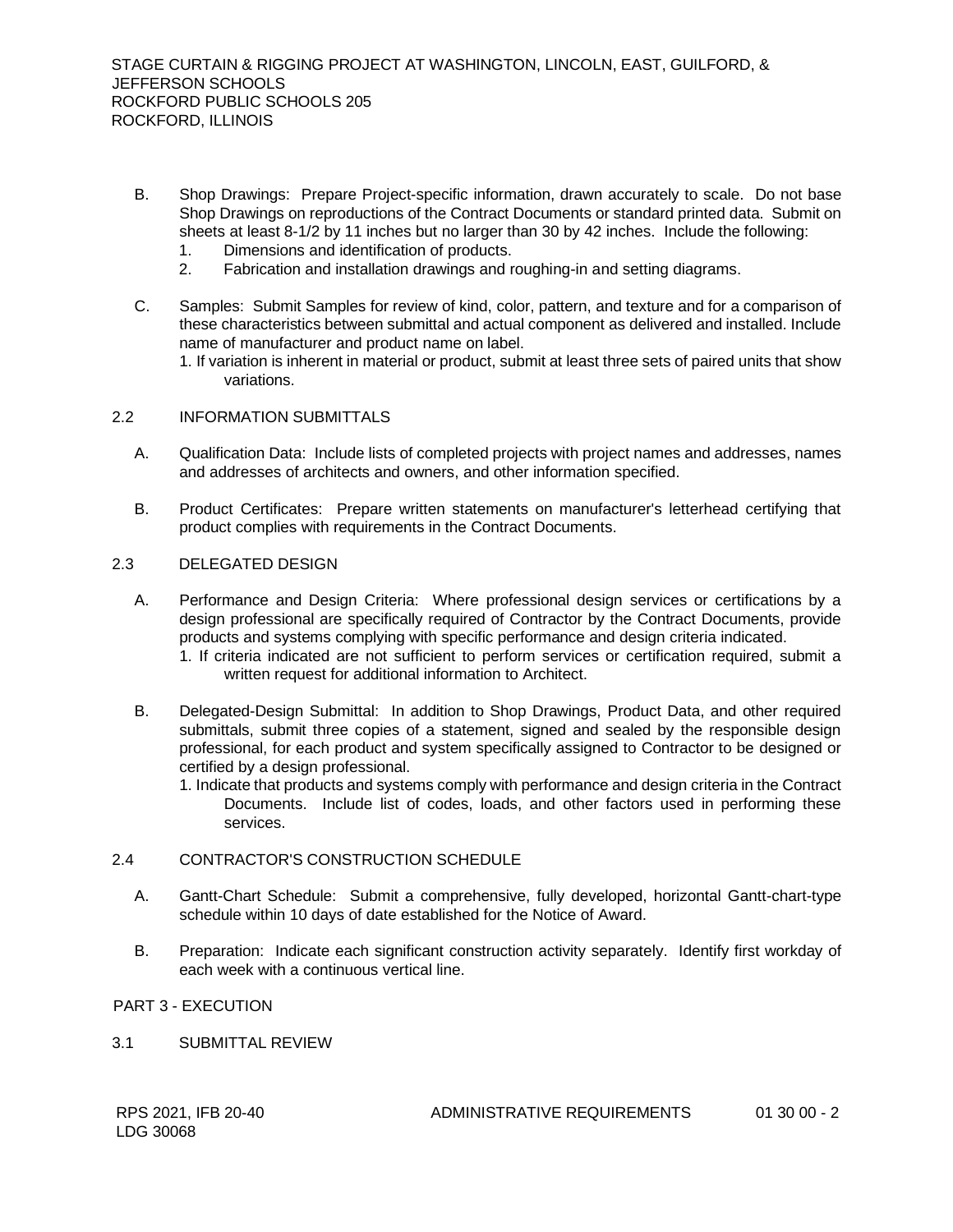- A. Review each submittal and check for coordination with other Work of the Contract and for compliance with the Contract Documents. Note corrections and field dimensions. Mark with approval stamp before submitting to Architect.
- B. Architect will review each action submittal, make marks to indicate corrections or modifications required, stamp and mark as appropriate to indicate action taken, and return.
- 3.2 CONTRACTOR'S CONSTRUCTION SCHEDULE
	- A. Distribute copies of approved schedule to Owner, Architect, subcontractors, testing and inspecting agencies, and parties identified by Contractor with a need-to-know schedule responsibility. When revisions are made, distribute updated schedules to the same parties.
	- B. Updating: At monthly intervals, update schedule to reflect actual construction progress and activities.
		- 1. As the Work progresses, indicate Actual Completion percentage for each activity.

END OF SECTION 01 30 00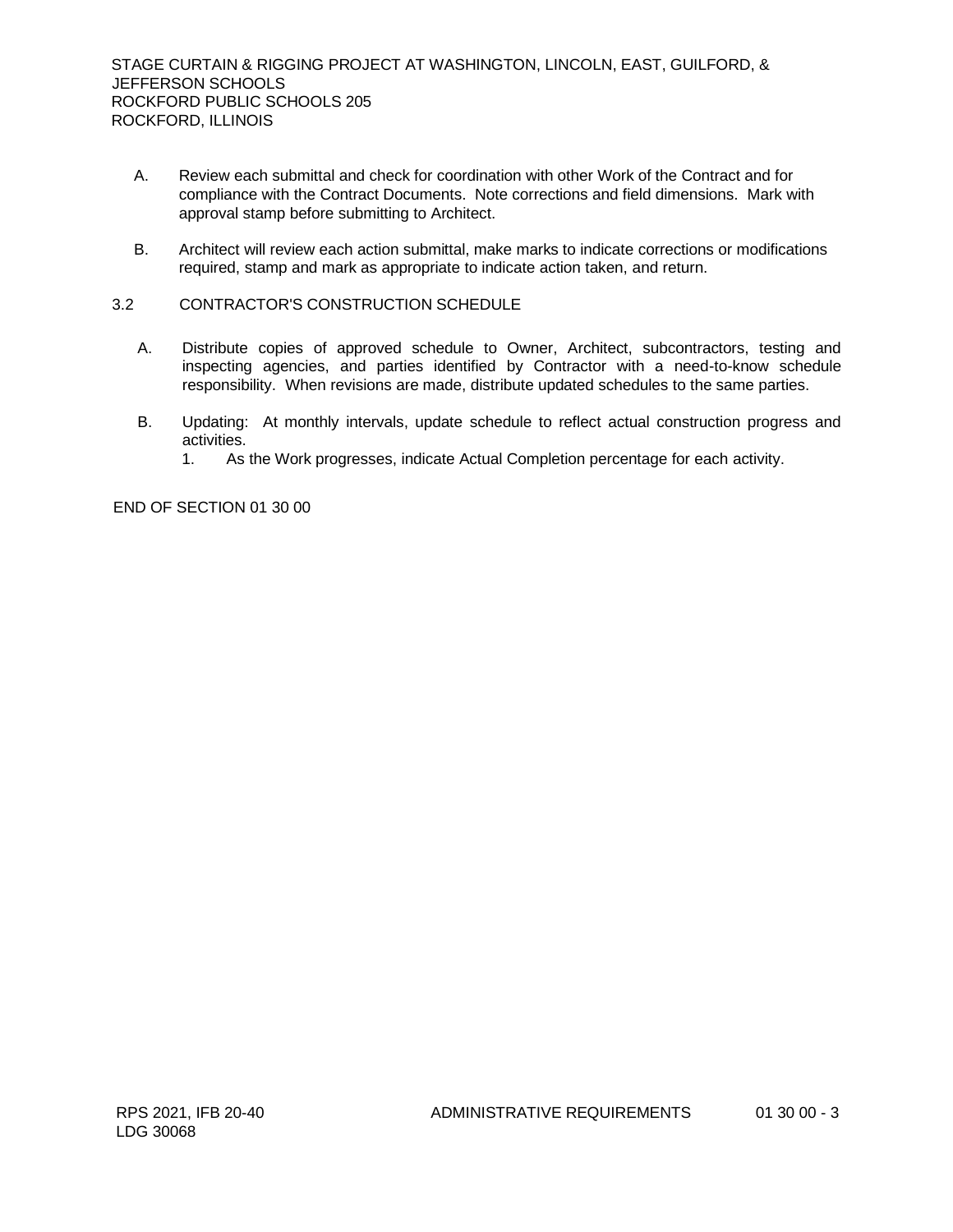# SECTION 01 50 00 - TEMPORARY FACILITIES AND CONTROLS

PART 1 - GENERAL

- 1.1 SECTION REQUIREMENTS
	- A. Use Charges: Cost or use charges for temporary facilities shall be included in the Contract Sum.
	- B. Use water and electric power from Owner's existing system without metering and without payment of use charges.
	- C. Electrical Service: Comply with NEMA, NECA, and UL standards and regulations for temporary electric service. Install service to comply with NFPA 70.
- PART 2 PRODUCTS (Not Applicable)
- PART 3 EXECUTION
- 3.1 TEMPORARY UTILITIES
	- A. Sanitary Facilities: Contractor may use existing toilets when the building is not occupied by students.
- 3.2 TEMPORARY SUPPORT FACILITIES
	- A. Provide waste-collection containers in sizes adequate to handle waste from construction operations. Collect waste daily and, when containers are full, legally dispose of waste off-site. Comply with requirements of authorities having jurisdiction.
	- B. Install project identification and other signs in locations approved by Owner to inform the public and persons seeking entrance to Project.
- 3.3 TEMPORARY SECURITY AND PROTECTION FACILITIES
	- A. Provide temporary environmental protection, operate temporary facilities, and conduct construction in ways and by methods that comply with environmental regulations and that minimize possible air, waterway, and subsoil contamination or pollution or other undesirable effects.
	- B. Comply with requirements of authorities having jurisdiction for erecting structurally adequate barricades, including warning signs and lighting.

END OF SECTION 01 50 00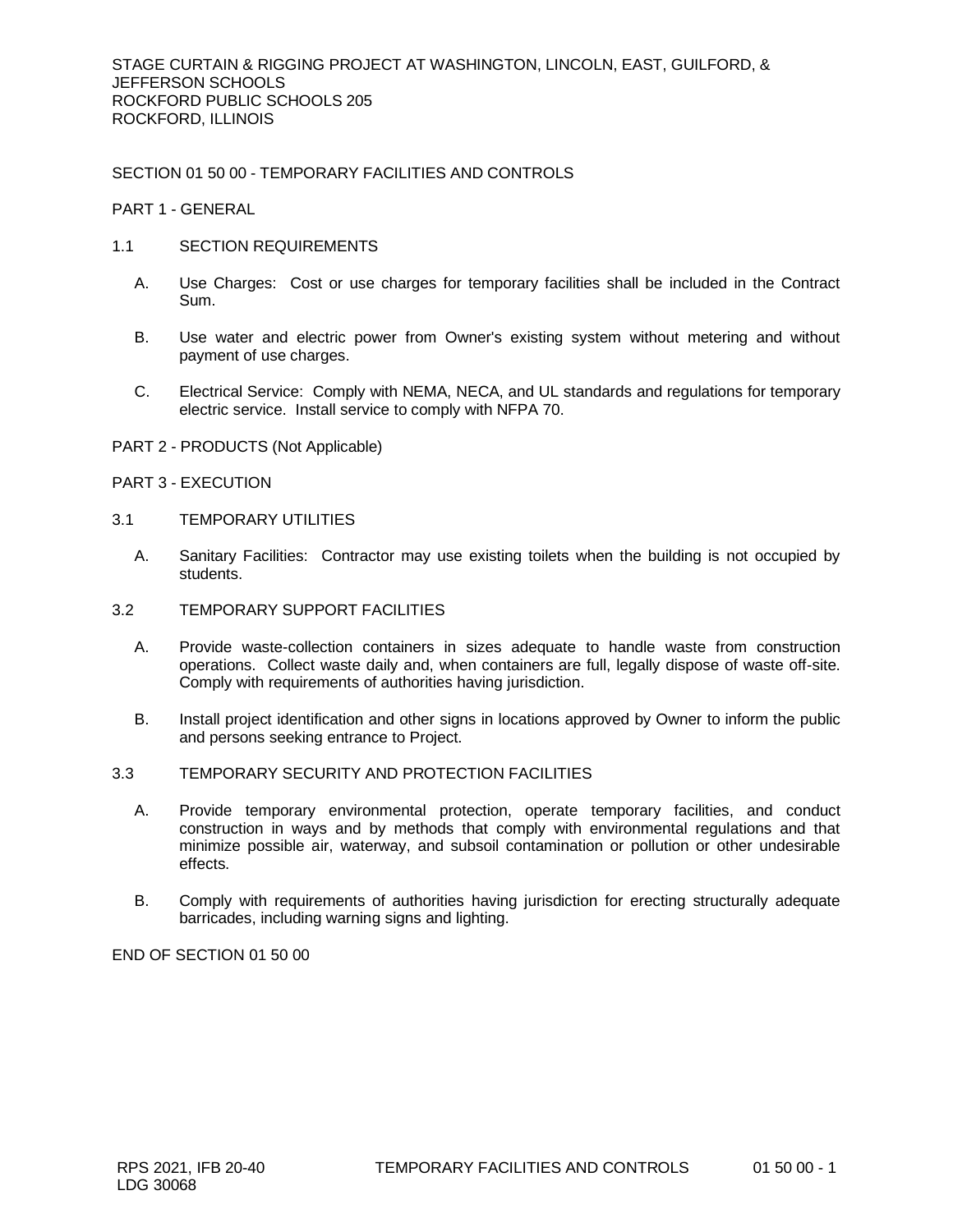# SECTION 01 60 00 - PRODUCT REQUIREMENTS

PART 1 - GENERAL

- 1.1 SECTION REQUIREMENTS
	- A. The term "product" includes the terms "material," "equipment," "system," and terms of similar intent.
	- B. Product Substitutions: Substitutions include changes in products, materials, equipment, and methods of construction from those required by the Contract Documents and proposed by Contractor after award of the Contract.
		- 1. Submit three copies of each request for product substitution.
		- 2. Submit requests within ten days after the Notice of Award.
		- 3. Do not submit unapproved substitutions on Shop Drawings or other submittals.
		- 4. Identify product to be replaced and show compliance with requirements for substitutions. Include a detailed comparison of significant qualities of proposed substitution with those of the Work specified, a list of changes needed to other parts of the Work required to accommodate proposed substitution, and any proposed changes in the Contract Sum or the Contract Time should the substitution be accepted.
		- 5. Architect will review the proposed substitution and notify Contractor of its acceptance or rejection.
	- C. Comparable Product Requests:
		- Submit three copies of each request for comparable product. Do not submit unapproved products on Shop Drawings or other submittals.
		- 2. Identify product to be replaced and show compliance with requirements for comparable product requests. Include a detailed comparison of significant qualities of proposed substitution with those of the Work specified.
		- 3. Architect will review the proposed product and notify Contractor of its acceptance or rejection.
	- D. Deliver, store, and handle products using means and methods that will prevent damage, deterioration, and loss, including theft. Comply with manufacturer's written instructions.
		- 1. Schedule delivery to minimize long-term storage at Project site and to prevent overcrowding of construction spaces.
		- 2. Deliver products to Project site in manufacturer's original sealed container or packaging, complete with labels and instructions for handling, storing, unpacking, protecting, and installing.
		- 3. Inspect products on delivery to ensure compliance with the Contract Documents and to ensure that products are undamaged and properly protected.
		- 4. Store materials in a manner that will not endanger Project structure.
		- 5. Store products that are subject to damage by the elements, under cover in a weathertight enclosure above ground, with ventilation adequate to prevent condensation.
	- E. Warranties specified in other Sections shall be in addition to, and run concurrent with, other warranties required by the Contract Documents. Manufacturer's disclaimers and limitations on product warranties do not relieve Contractor of obligations under requirements of the Contract Documents.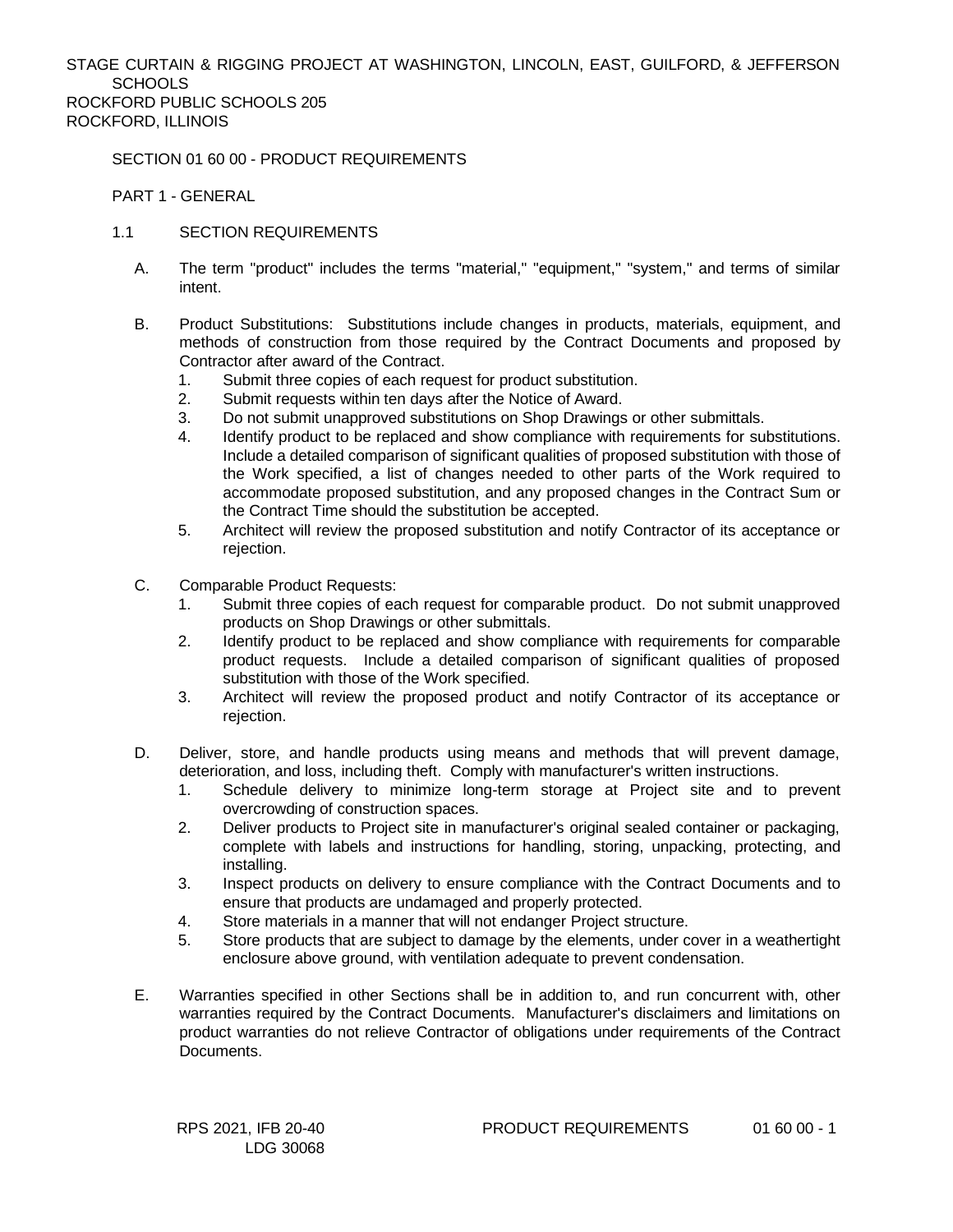PART 2 - PRODUCTS

# 2.1 PRODUCT OPTIONS

- A. Provide products that comply with the Contract Documents, are undamaged, and are new at the time of installation.
	- 1. Provide products complete with accessories, trim, finish, and other devices and components needed for a complete installation and the intended use and effect.
	- 2. Descriptive, performance, and reference standard requirements in the Specifications establish "salient characteristics" of products.
- B. Product Selection Procedures:
	- 1. Where Specifications name a single product or manufacturer, provide the item indicated that complies with requirements, or Owner-approved equal.
	- 2. Where Specifications include a list of names of products or manufacturers, provide one of the items indicated that complies with requirements, or Owner-approved equal.
	- 3. Where Specifications include a list of names of products or manufacturers, accompanied by the term "available products" or "available manufacturers," provide one of the named items that complies with requirements, or Owner-approved equal. Comply with provisions for "comparable product requests" for consideration of an unnamed product.
	- 4. Where Specifications name a product as the "basis-of-design" and include a list of manufacturers, provide the named product, or Owner-approved equal. Comply with provisions for "comparable product requests" for consideration of an unnamed product by the other named manufacturers.
	- 5. Where Specifications name a single product as the "basis-of-design" and no other manufacturers are named, provide the named product or Owner-approved equal. Comply with provisions for "comparable product requests" for consideration of an unnamed product by another manufacturer.
- C. Unless otherwise indicated, Architect will select color, pattern, and texture of each product from manufacturer's full range of options that includes both standard and premium items.

PART 3 - EXECUTION (Not Applicable)

END OF SECTION 01 60 00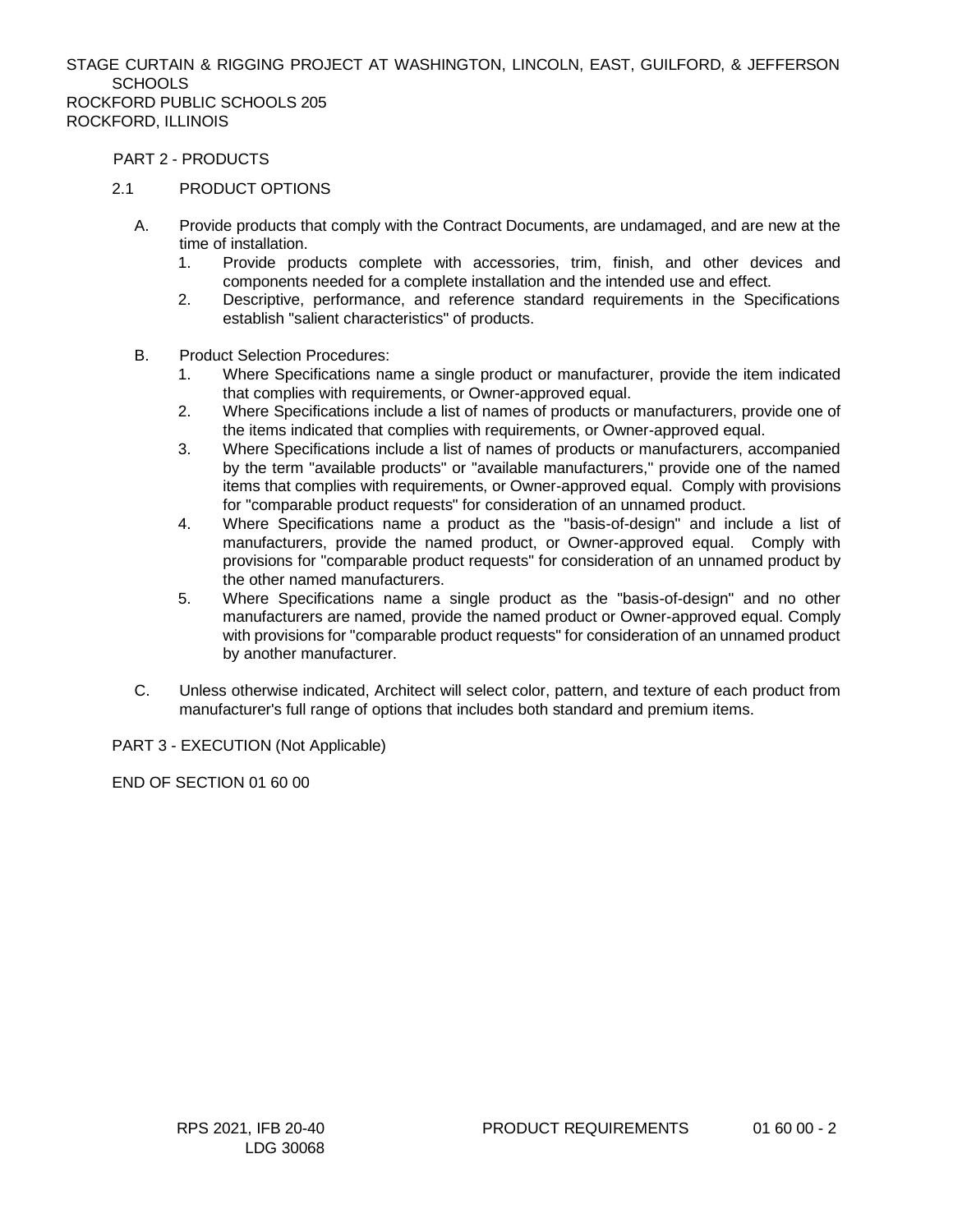# SECTION 01 70 00 - EXECUTION AND CLOSEOUT REQUIREMENTS

PART 1 - GENERAL

# 1.1 CLOSEOUT SUBMITTALS

- A. Record Drawings: Maintain a set of prints of the Contract Drawings as Record Drawings. Mark to show actual installation where installation varies from that shown originally.
	- 1. Identify and date each Record Drawing; include the designation "PROJECT RECORD DRAWING" in a prominent location.
- B. Operation and Maintenance Data: Submit one copy of manual. Organize data into three-ring binders with identification on front and spine of each binder, and envelopes for folded drawings. Include the following:
	- 1. Manufacturer's operation and maintenance documentation.
	- 2. Video on CD or flashdrive of training seminar for Owner use.
	- 3. Maintenance and service schedules.
	- 4. Maintenance service contracts.
	- 5. Emergency instructions.
	- 6. Spare parts list.
	- 7. Copies of warranties.
- PART 2 PRODUCTS (Not Applicable)

#### PART 3 - EXECUTION

#### 3.1 EXAMINATION AND PREPARATION

- A. Examine substrates and conditions for compliance with manufacturer's written requirements including, but not limited to, surfaces that are sound, level, plumb, smooth, clean, and free of deleterious substances; substrates within installation tolerances; and application conditions within environmental limits. Proceed with installation only after unsatisfactory conditions have been corrected.
- B. Before proceeding to lay out the Work, verify layout information shown on Drawings.
- C. Take field measurements as required to fit the Work properly. Where fabricated products are to be fitted to other construction, verify dimensions by field measurement before fabrication and, when possible, allow for fitting and trimming during installation.

# 3.2 CUTTING AND PATCHING

- A. Do not cut structural members or operational elements without prior written approval of Architect.
- B. Where existing services/systems are required to be removed, relocated, or abandoned, bypass such services/systems before cutting to prevent interruption to occupied areas.
- C. Patch with durable seams that are as invisible as possible. Provide materials and comply with installation requirements specified in other Sections.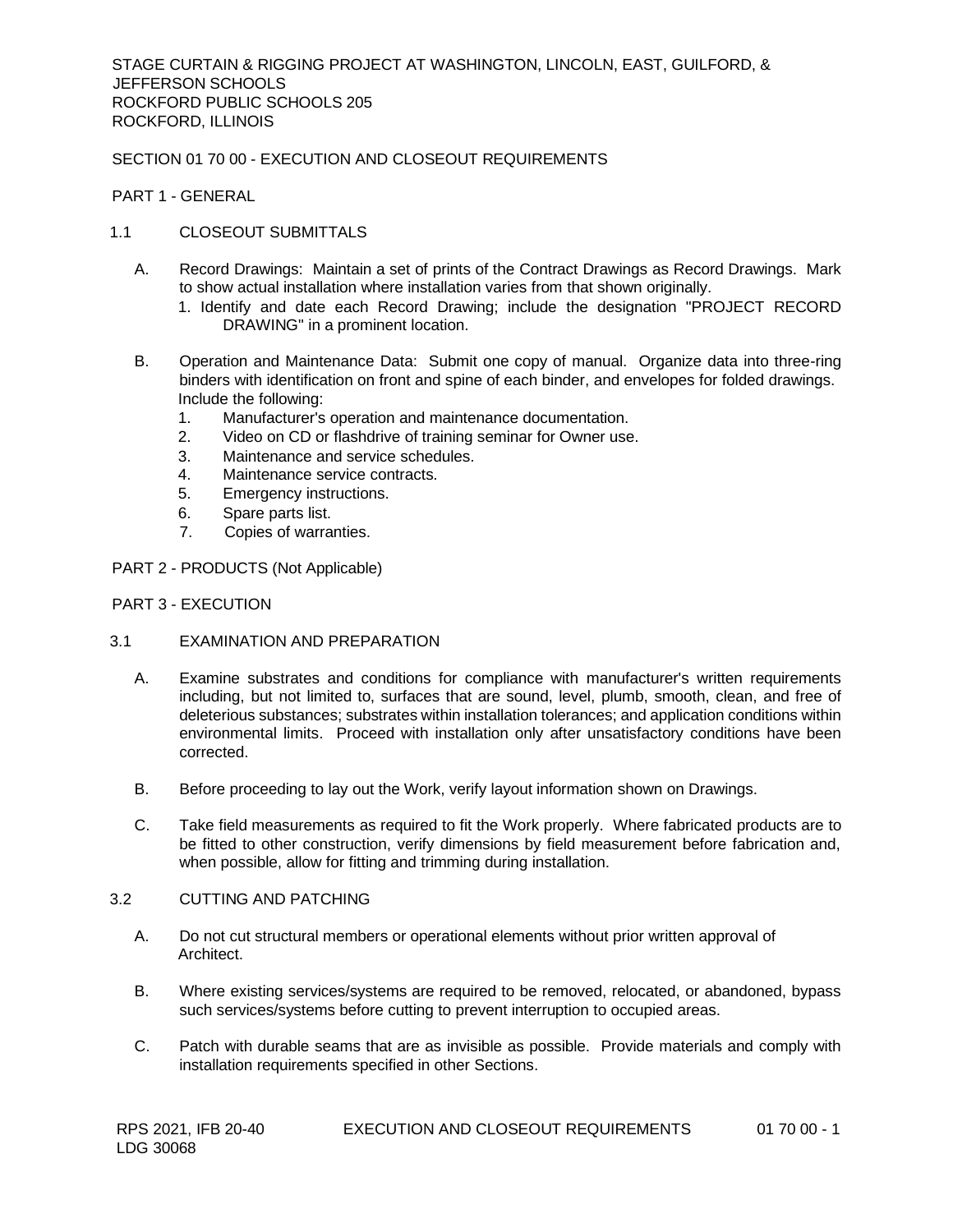## 3.3 INSTALLATION

- A. Instruct Owner's personnel in operation, adjustment, and maintenance of products, equipment, and systems.
- B. Comply with manufacturer's written instructions for installation. Anchor each product securely in place, accurately located and aligned with other portions of the Work. Clean exposed surfaces and protect from damage.
- C. Clean Project site and work areas daily, including common areas.

# 3.4 FINAL CLEANING

- A. Complete the following cleaning operations before requesting inspection for certification of Substantial Completion:
	- 1. Remove labels that are not permanent.
	- 2. Clean exposed finishes to a dust-free condition, free of stains, films, and foreign substances. Sweep concrete floors broom clean.
	- 3. Vacuum clean floors in areas of Work..
	- 4. Wipe surfaces of mechanical and electrical equipment. Remove excess lubrication. Clean plumbing fixtures. Clean light fixtures, lamps, globes, and reflectors.
	- 5. Clean Project site, yard, and grounds, in areas disturbed by construction activities. Sweep paved areas; remove stains, spills, and foreign deposits. Rake grounds to a smooth, eventextured surface.

# 3.5 CLOSEOUT PROCEDURES

- A. Substantial Completion: Before requesting Substantial Completion inspection, complete the following:
	- 1. Prepare a list of items to be completed and corrected (punch list), the value of items on the list, and reasons why the Work is not complete.
	- 2. Advise Owner of pending insurance changeover requirements.
	- 3. Submit specific warranties, maintenance service agreements, and similar documents.
	- 4. Obtain and submit releases permitting Owner unrestricted use of the Work and access to services and utilities. Include occupancy permits, operating certificates, and similar releases.
	- 5. Submit Record Drawings and Specifications, operation and maintenance manuals, and Similar final record information.
	- 6. Deliver tools, spare parts, extra materials, and similar items.
	- 7. Complete final cleaning requirements.
	- 8. Touch up and otherwise repair and restore marred exposed finishes to eliminate visual defects.
- B. Submit a written request for inspection for Substantial Completion. On receipt of request, Architect will proceed with inspection or advise Contractor of unfulfilled requirements. Architect will prepare the Certificate of Substantial Completion after inspection or will advise Contractor of items that must be completed or corrected before certificate will be issued. C. Request inspection for Final Completion, once the following are complete:
	- 1. Submit a copy of Substantial Completion inspection list stating that each item has been completed or otherwise resolved for acceptance.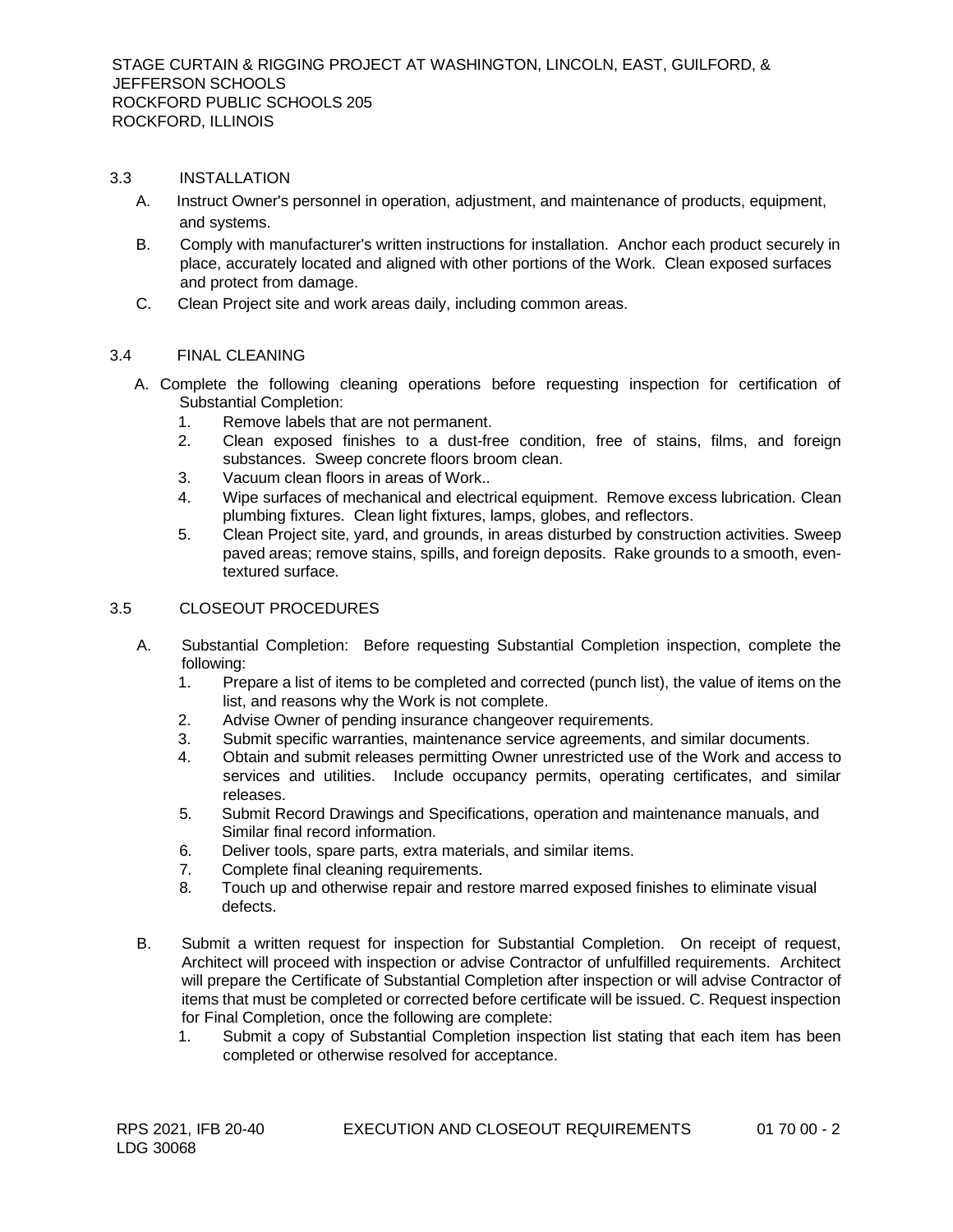- C. Request re-inspection when the Work identified in previous inspections as incomplete is completed or corrected.
- D. Submit a written request for final inspection for acceptance. On receipt of request, Architect will proceed with inspection or advise Contractor of unfulfilled requirements. Architect will prepare final Certificate for Payment after inspection or will advise Contractor of items that must be completed or corrected before certificate will be issued.

## 3.6 DEMONSTRATION AND TRAINING

- A. Engage qualified instructors to instruct Owner's personnel to adjust, operate, and maintain systems, subsystems, and equipment not part of a system. Include a detailed review of the following:
	- 1. Include instruction for basis of system design and operational requirements, review of documentation, emergency procedures, operations, adjustments, troubleshooting, maintenance, and repairs.

END OF SECTION 01 70 00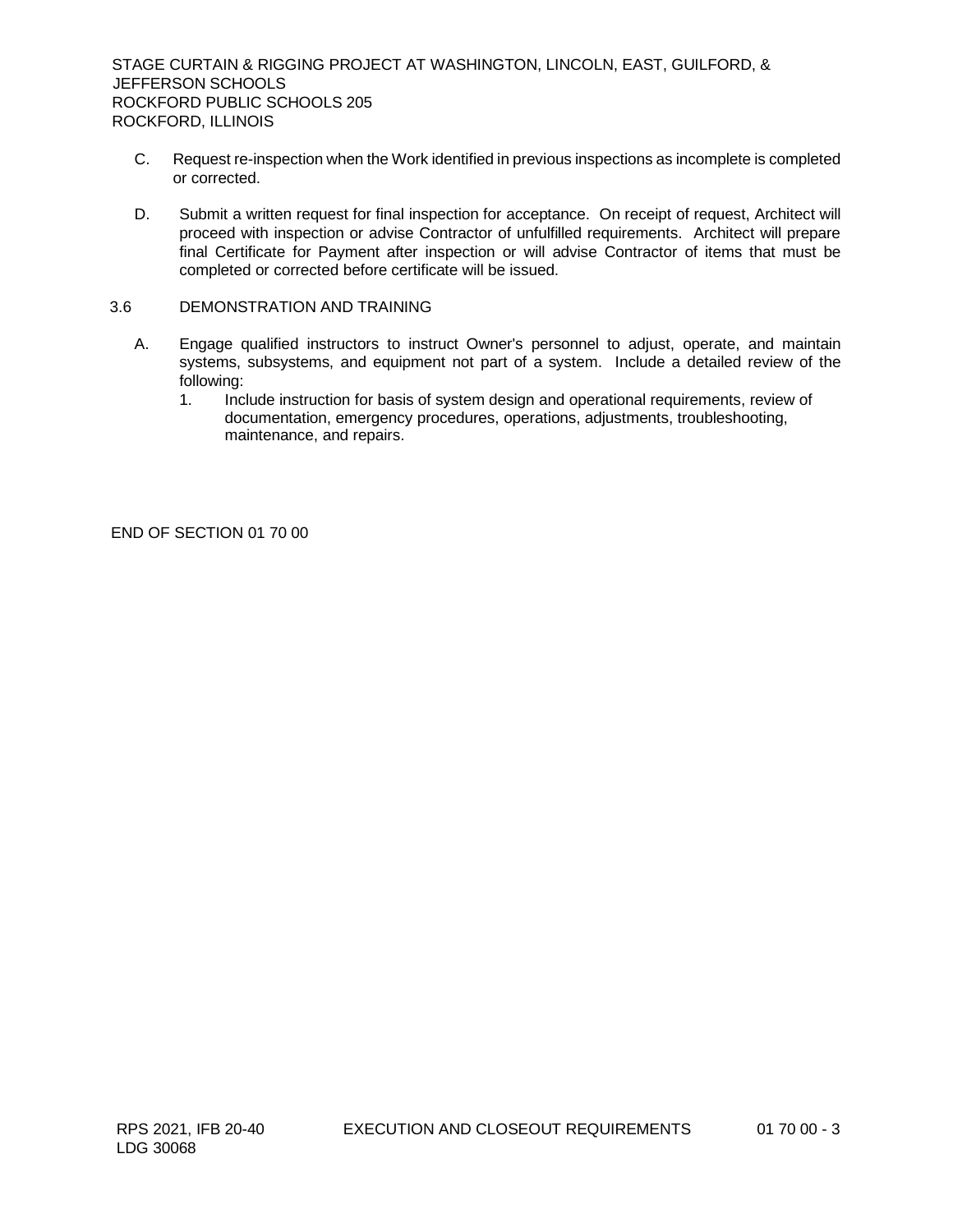# SECTION 01 78 23 - OPERATION AND MAINTENANCE DATA

## PART 1 - GENERAL

#### 1.1 SUMMARY

- A. Section includes administrative and procedural requirements for preparing operation and maintenance manuals, including the following:
	- 1. Operation and maintenance documentation directory.
	- 2. Emergency manuals.
	- 3. Operation manuals for systems, subsystems, and equipment.
	- 4. Product maintenance manuals.
- 1.2 CLOSEOUT SUBMITTALS
	- A. Manual Content: Operations and maintenance manual content is specified in individual Specification Sections to be reviewed at the time of Section submittals. Submit reviewed manual content formatted and organized as required by this Section.
		- 1. Where applicable, clarify and update reviewed manual content to correspond to revisions and field conditions.
	- B. Format: Submit operations and maintenance manuals in the following format:
		- 1. PDF electronic file. Assemble each manual into a composite electronically indexed file. Submit on digital media acceptable to Owner.
			- a. Name each indexed document file in composite electronic index with applicable item name. Include a complete electronically linked operation and maintenance directory. b. Enable inserted reviewer comments on draft submittals.
		- 2. Three paper copies. Include a complete operation and maintenance directory. Enclose title pages and directories in clear plastic sleeves. Owner will return two copies.
	- C. Manual Submittal: Submit each manual in final form prior to requesting inspection for Substantial Completion and at least 15 days before commencing demonstration and training. Owner will return copy with comments.
		- 1. Correct or revise each manual to comply with Owner's comments. Submit copies of each corrected manual within 15 days of receipt of Owner's comments and prior to commencing demonstration and training.

## PART 2 - PRODUCTS

#### 2.1 REQUIREMENTS FOR EMERGENCY, OPERATION, AND MAINTENANCE MANUALS

- A. Directory: Prepare a single, comprehensive directory of emergency, operation, and maintenance data and materials, listing items and their location to facilitate ready access to desired information.
- B. Organization: Unless otherwise indicated, organize each manual into a separate section for each system and subsystem, and a separate section for each piece of equipment not part of a system. Each manual shall contain the following materials, in the order listed:
	- 1. Title page.
	- 2. Table of contents.
	- 3. Manual contents.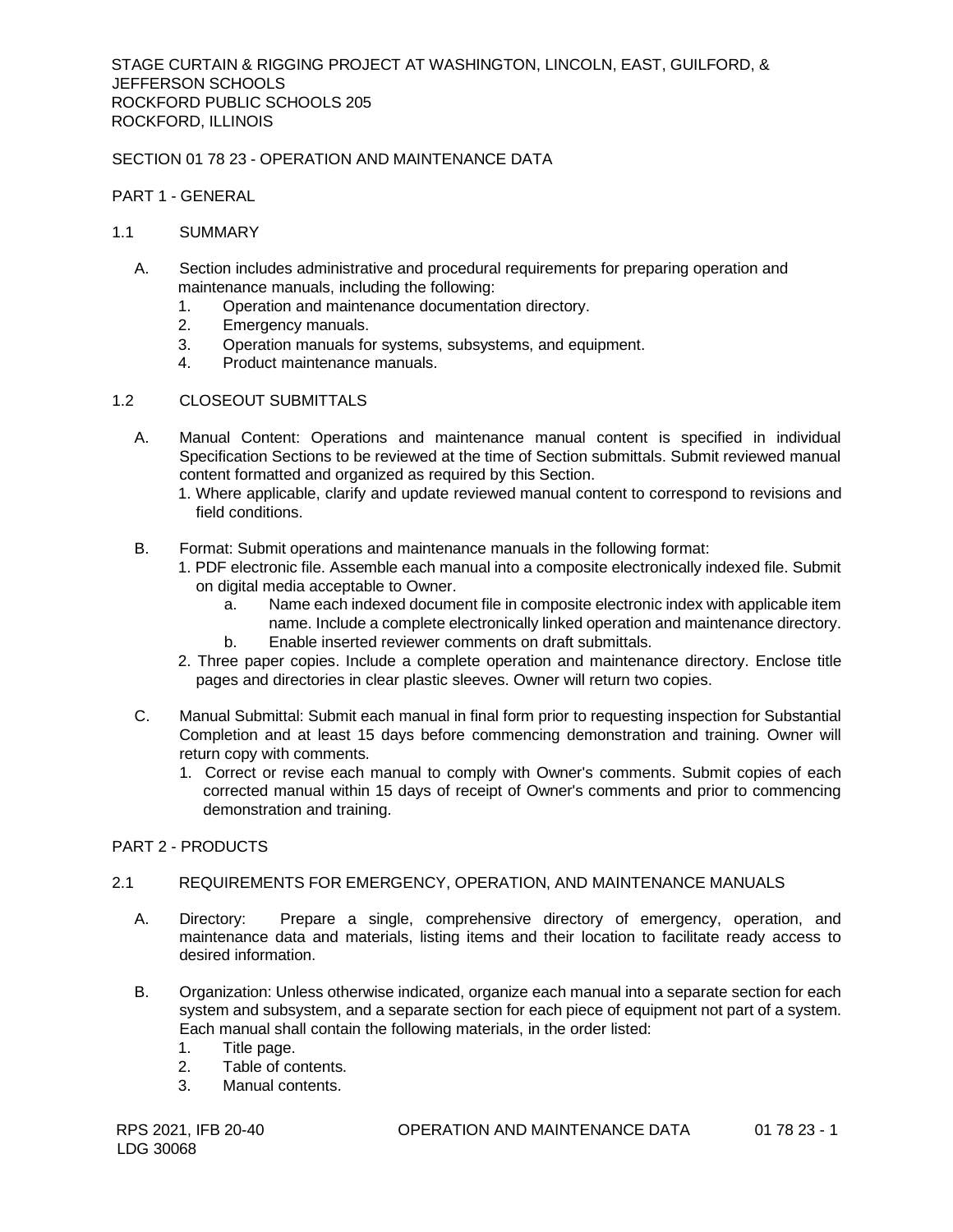- C. Title Page: Include the following information:
	- 1. Subject matter included in manual.
	- 2. Name and address of Project.
	- 3. Name and address of Owner.
	- 4. Date of submittal.
	- 5. Name and contact information for Contractor.
	- 6. Name and contact information for Architect.
	- 7. Names and contact information for major consultants to the Owner that designed the systems contained in the manuals.
	- 8. Cross-reference to related systems in other operation and maintenance manuals.
- D. Table of Contents: List each product included in manual, identified by product name, indexed to the content of the volume, and cross-referenced to Specification Section number in Project Manual.
- E. Manual Contents: Organize into sets of manageable size. Arrange contents alphabetically by system, subsystem, and equipment. If possible, assemble instructions for subsystems, equipment, and components of one system into a single binder.
- F. Manuals, Electronic Files: Submit manuals in the form of a multiple file composite electronic PDF file for each manual type required.
	- 1. Electronic Files: Use electronic files prepared by manufacturer where available. Where scanning of paper documents is required, configure scanned file for minimum readable file size.
	- 2. File Names and Bookmarks: Enable bookmarking of individual documents based on file names. Name document files to correspond to system, subsystem, and equipment names used in manual directory and table of contents. Group documents for each system and subsystem into individual composite bookmarked files, then create composite manual, so that resulting bookmarks reflect the system, subsystem, and equipment names in a readily navigated file tree. Configure electronic manual to display bookmark panel on opening file.
- G. Manuals, Paper Copy: Submit manuals in the form of hard copy, bound and labeled volumes.
	- 1. Binders: Heavy-duty, three-ring, vinyl-covered, loose-leaf binders, in thickness necessary to accommodate contents, sized to hold 8-1/2-by-11-inch paper; with clear plastic sleeve on spine to hold label describing contents and with pockets inside covers to hold folded oversize sheets.
		- a. Identify each binder on front and spine, with printed title "OPERATION AND MAINTENANCE MANUAL," Project title or name, and subject matter of contents. Indicate volume number for multiple-volume sets.
	- 2. Dividers: Heavy-paper dividers with plastic-covered tabs for each section of the manual. Mark each tab to indicate contents. Include typed list of products and major components of equipment included in the section on each divider, cross-referenced to Specification Section number and title of Project Manual.
	- 3. Protective Plastic Sleeves: Transparent plastic sleeves designed to enclose diagnostic software storage media for computerized electronic equipment.
	- 4. Drawings: Attach reinforced, punched binder tabs on drawings and bind with text.
		- a. If oversize drawings are necessary, fold drawings to same size as text pages and use as foldouts.
		- b. If drawings are too large to be used as foldouts, fold and place drawings in labeled envelopes and bind envelopes in rear of manual. At appropriate locations in manual, insert typewritten pages indicating drawing titles, descriptions of contents, and drawing locations.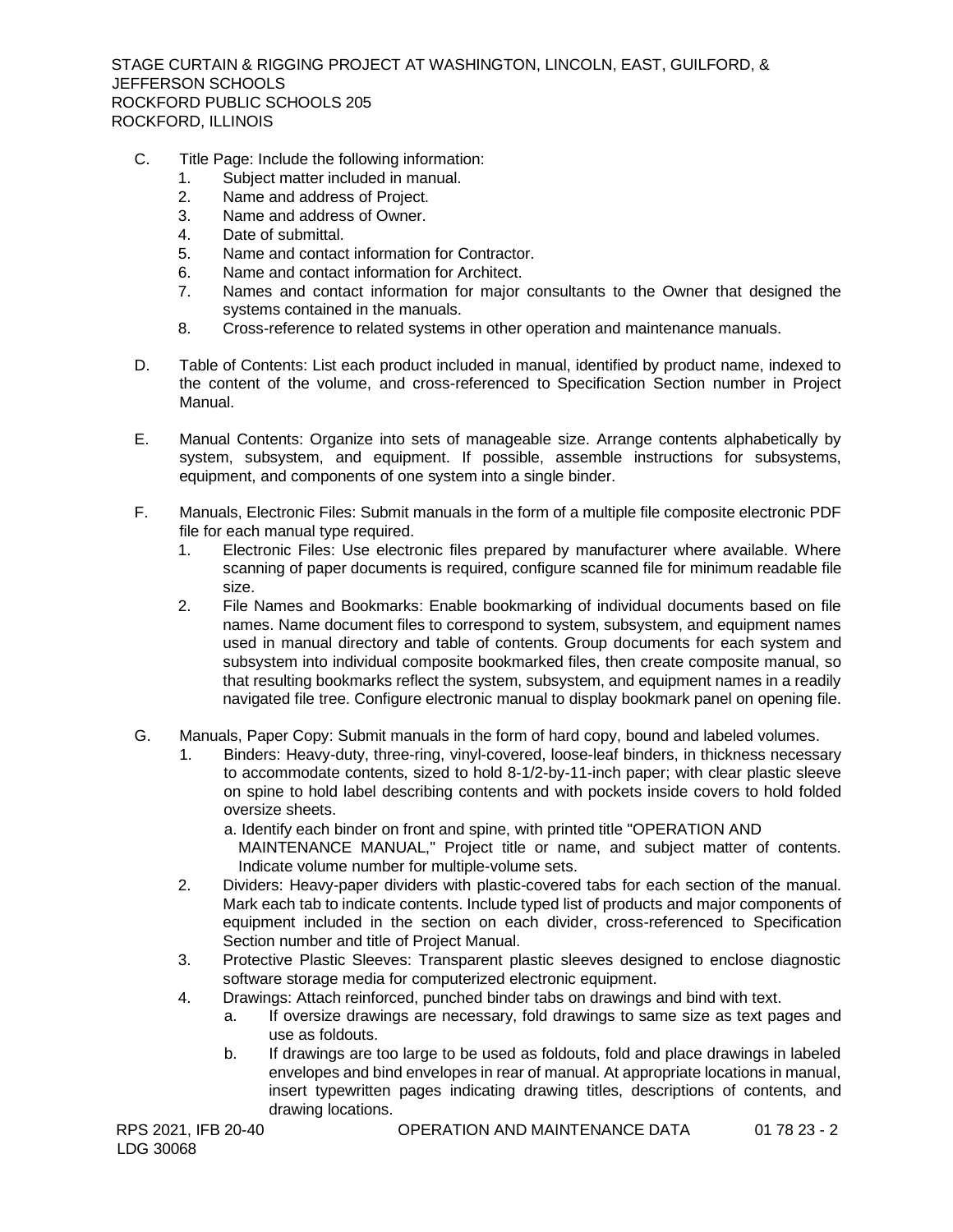# 2.2 EMERGENCY MANUALS

- A. Content: Organize manual into a separate section for each of the following:
	- 1. Type of emergency.
	- 2. Emergency instructions.
	- 3. Emergency procedures.
- B. Type of Emergency: Where applicable for each type of emergency indicated below, include instructions and procedures for each system, subsystem, piece of equipment, and component:
	- 1. Fire.
	- 2. Flood.
	- 3. Gas leak.
	- 4. Water leak.
	- 5. Power failure.
	- 6. Water outage.
	- 7. System, subsystem, or equipment failure.
	- 8. Chemical release or spill.
- C. Emergency Instructions: Describe and explain warnings, trouble indications, error messages, and similar codes and signals. Include responsibilities of Owner's operating personnel for notification of Installer, supplier, and manufacturer to maintain warranties.
- D. Emergency Procedures: Include the following, as applicable:
	- 1. Instructions on stopping.
	- 2. Shutdown instructions for each type of emergency.
	- 3. Operating instructions for conditions outside normal operating limits.
	- 4. Required sequences for electric or electronic systems.
	- 5. Special operating instructions and procedures.

## 2.3 OPERATION MANUALS

- A. Content: In addition to requirements in this Section, include operation data required in individual Specification Sections and the following information:
	- 1. System, subsystem, and equipment descriptions. Use designations for systems and equipment indicated on Contract Documents.
	- 2. Performance and design criteria if Contractor is delegated design responsibility.
	- 3. Operating standards.
	- 4. Operating procedures.
	- 5. Operating logs.
	- 6. Wiring diagrams.
	- 7. Control diagrams.
	- 8. Piped system diagrams.
	- 9. Precautions against improper use.
	- 10. License requirements including inspection and renewal dates.
- B. Descriptions: Include the following:
	- 1. Product name and model number. Use designations for products indicated on Contract Documents.
	- 2. Manufacturer's name.
	- 3. Equipment identification with serial number of each component.
	- 4. Equipment function.

RPS 2021, IFB 20-40 **OPERATION AND MAINTENANCE DATA** 01 78 23 - 3 LDG 30068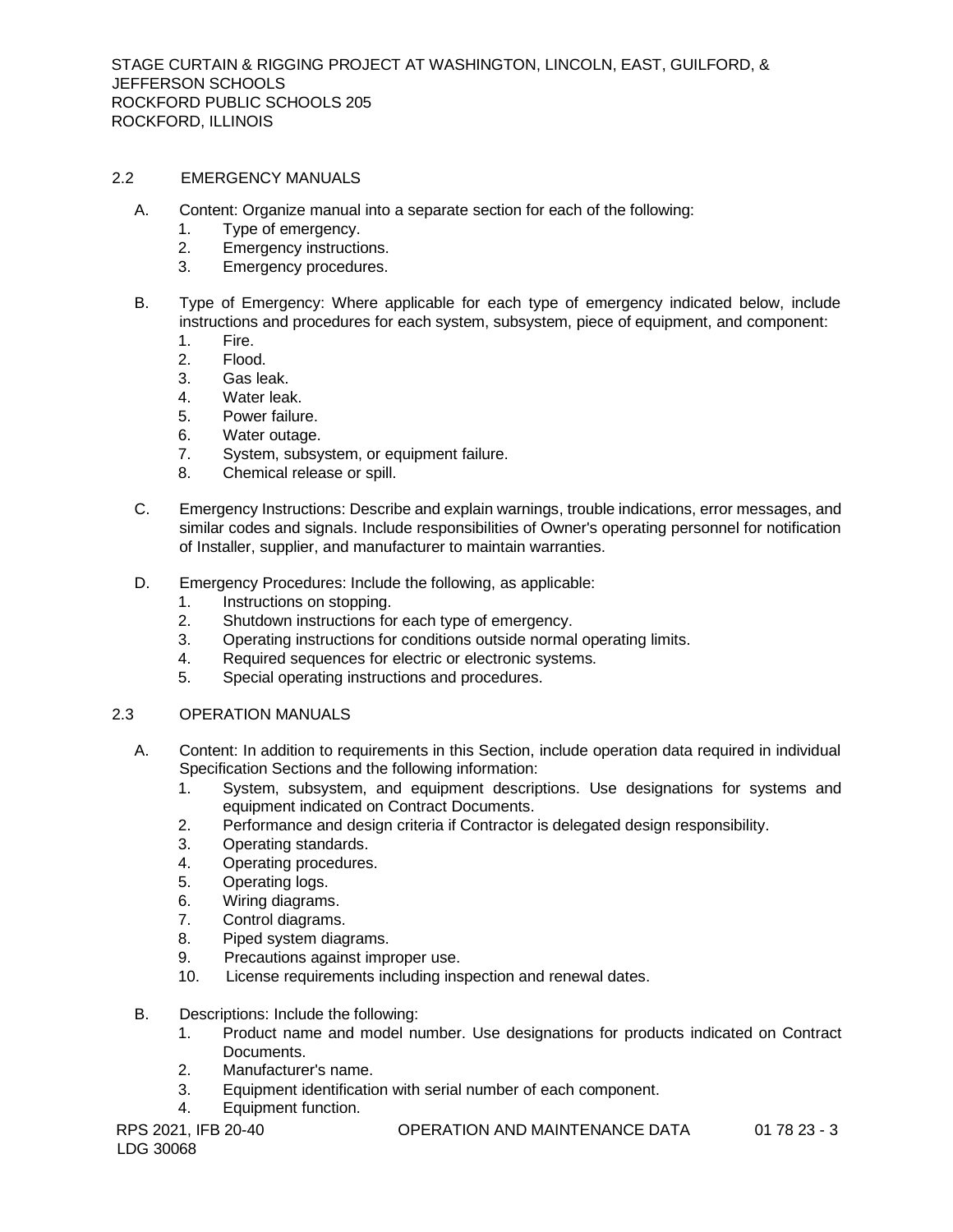- 5. Operating characteristics.
- 6. Limiting conditions.
- 7. Performance curves.
- 8. Engineering data and tests.
- 9. Complete nomenclature and number of replacement parts.
- C. Operating Procedures: Include the following, as applicable:
	- 1. Startup procedures.
	- 2. Equipment or system break-in procedures.
	- 3. Routine and normal operating instructions.
	- 4. Regulation and control procedures.
	- 5. Instructions on stopping.
	- 6. Normal shutdown instructions.
	- 7. Seasonal and weekend operating instructions.
	- 8. Required sequences for electric or electronic systems.
	- 9. Special operating instructions and procedures.
- D. Systems and Equipment Controls: Describe the sequence of operation, and diagram controls as installed.
- E. Piped Systems: Diagram piping as installed, and identify color-coding where required for identification.
- 2.4 PRODUCT MAINTENANCE MANUALS
	- A. Content: Organize manual into a separate section for each product, material, and finish. Include source information, product information, maintenance procedures, repair materials and sources, and warranties and bonds, as described below.
	- B. Source Information: List each product included in manual, identified by product name and arranged to match manual's table of contents. For each product, list name, address, and telephone number of Installer or supplier and maintenance service agent, and cross-reference Specification Section number and title in Project Manual.
	- C. Product Information: Include the following, as applicable:
		- 1. Product name and model number.
		- 2. Manufacturer's name.
		- 3. Color, pattern, and texture.
		- 4. Material and chemical composition.
		- 5. Reordering information for specially manufactured products.
	- D. Maintenance Procedures: Include manufacturer's written recommendations and the following: 1. Inspection procedures.
		- 2. Types of cleaning agents to be used and methods of cleaning.
		- 3. List of cleaning agents and methods of cleaning detrimental to product.
		- 4. Schedule for routine cleaning and maintenance.
		- 5. Repair instructions.
	- E. Repair Materials and Sources: Include lists of materials and local sources of materials and related services.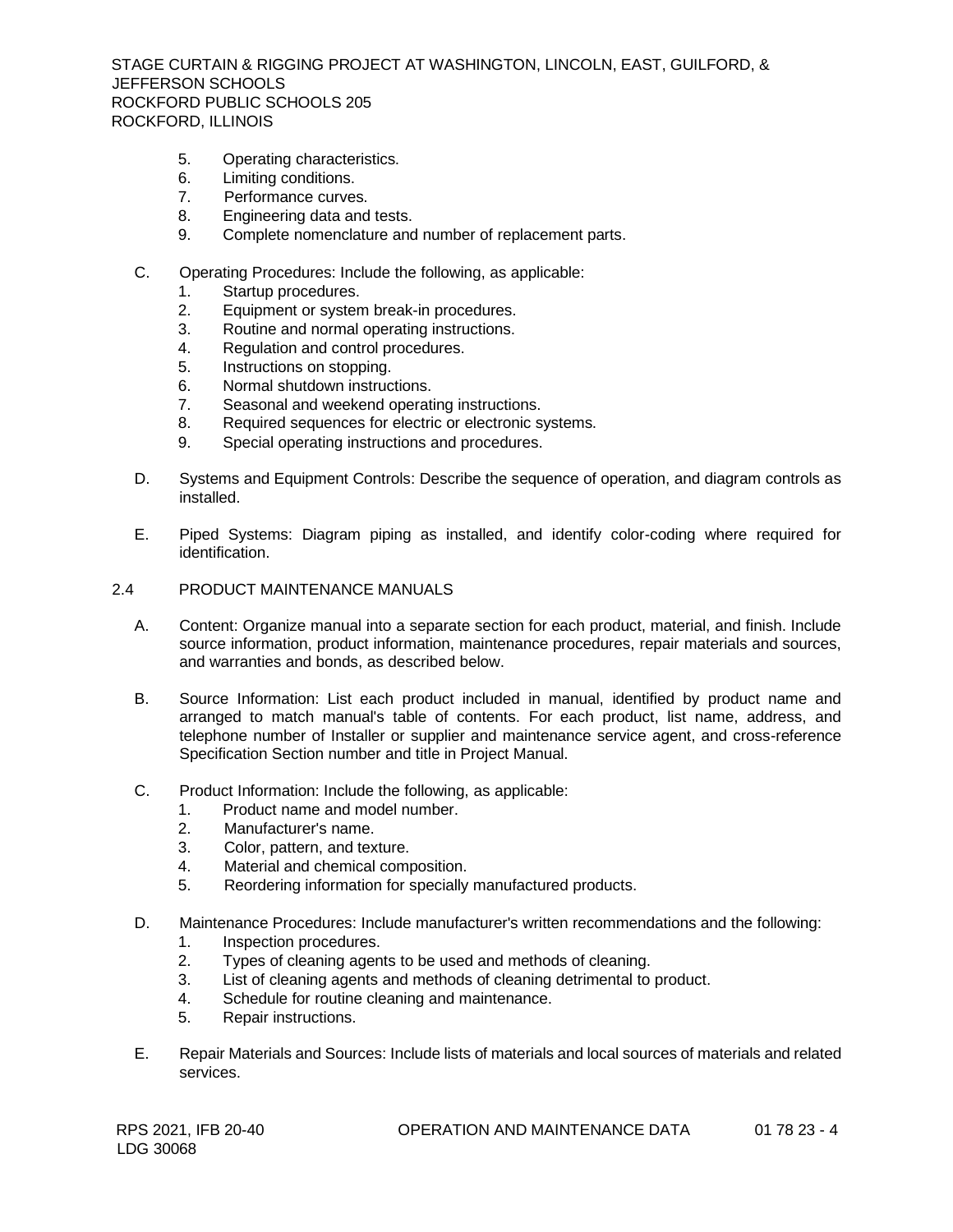F. Warranties and Bonds: Include copies of warranties and bonds and lists of circumstances and conditions that would affect validity of warranties or bonds.

# 2.5 SYSTEMS AND EQUIPMENT MAINTENANCE MANUALS

- A. Content: For each system, subsystem, and piece of equipment not part of a system, include source information, manufacturers' maintenance documentation, maintenance procedures, maintenance and service schedules, spare parts list and source information, maintenance service contracts, and warranty and bond information, as described below.
- B. Source Information: List each system, subsystem, and piece of equipment included in manual, identified by product name and arranged to match manual's table of contents. For each product, list name, address, and telephone number of Installer or supplier and maintenance service agent, and cross-reference Specification Section number and title in Project Manual.
- C. Manufacturers' Maintenance Documentation: Manufacturers' maintenance documentation including the following information for each component part or piece of equipment:
	- 1. Standard maintenance instructions and bulletins.
	- 2. Drawings, diagrams, and instructions required for maintenance, including disassembly and component removal, replacement, and assembly.
	- 3. Identification and nomenclature of parts and components.
	- 4. List of items recommended to be stocked as spare parts.
- D. Maintenance Procedures: Include the following information and items that detail essential maintenance procedures:
	- 1. Test and inspection instructions.
	- 2. Troubleshooting guide.
	- 3. Precautions against improper maintenance.
	- 4. Disassembly; component removal, repair, and replacement; and reassembly instructions.
	- 5. Aligning, adjusting, and checking instructions.
	- 6. Demonstration and training video recording, if available.
- E. Maintenance and Service Schedules: Include service and lubrication requirements, list of required lubricants for equipment, and separate schedules for preventive and routine maintenance and service with standard time allotment. Spare Parts List and Source Information: Include lists of replacement and repair parts, with parts identified and cross-referenced to manufacturers' maintenance documentation and local sources of maintenance materials and related services.
- F. Maintenance Service Contracts: Include copies of maintenance agreements with name and telephone number of service agent.
- G. Warranties and Bonds: Include copies of warranties and bonds and lists of circumstances and conditions that would affect validity of warranties or bonds.

# PART 3 - EXECUTION

- 3.1 MANUAL PREPARATION
	- A. Emergency Manual: Assemble a complete set of emergency information indicating procedures for use by emergency personnel and by Owner's operating personnel for types of emergencies indicated.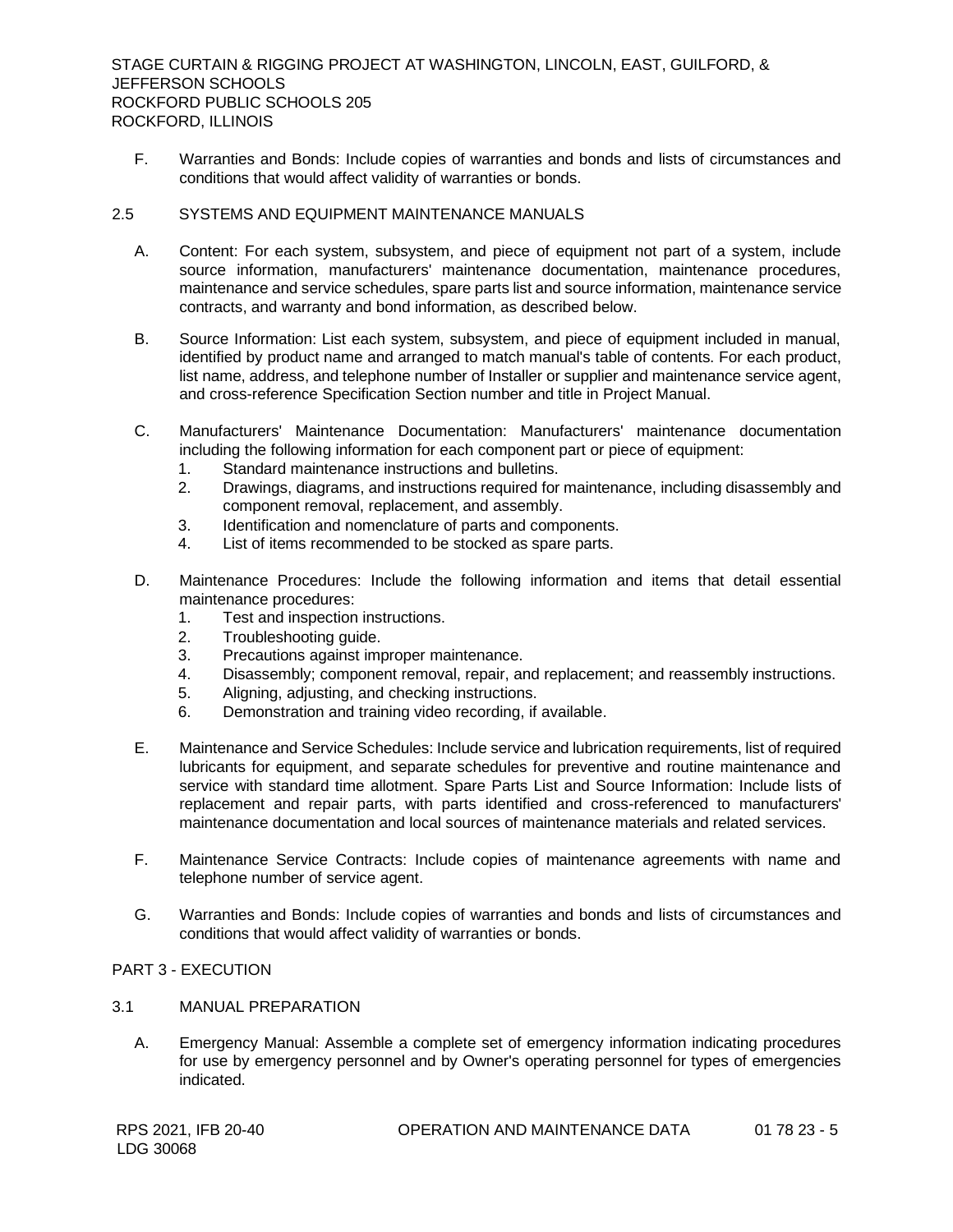- B. Product Maintenance Manual: Assemble a complete set of maintenance data indicating care and maintenance of each product, material, and finish incorporated into the Work.
- C. Operation and Maintenance Manuals: Assemble a complete set of operation and maintenance data indicating operation and maintenance of each system, subsystem, and piece of equipment not part of a system.
- D. Manufacturers' Data: Where manuals contain manufacturers' standard printed data, include only sheets pertinent to product or component installed. Mark each sheet to identify each product or component incorporated into the Work. If data include more than one item in a tabular format, identify each item using appropriate references from the Contract Documents. Identify data applicable to the Work and delete references to information not applicable.
- E. Drawings: Prepare drawings supplementing manufacturers' printed data to illustrate the relationship of component parts of equipment and systems and to illustrate control sequence and flow diagrams. Coordinate these drawings with information contained in record Drawings to ensure correct illustration of completed installation.
	- 1. Do not use original project record documents as part of operation and maintenance manuals.

END OF SECTION 017823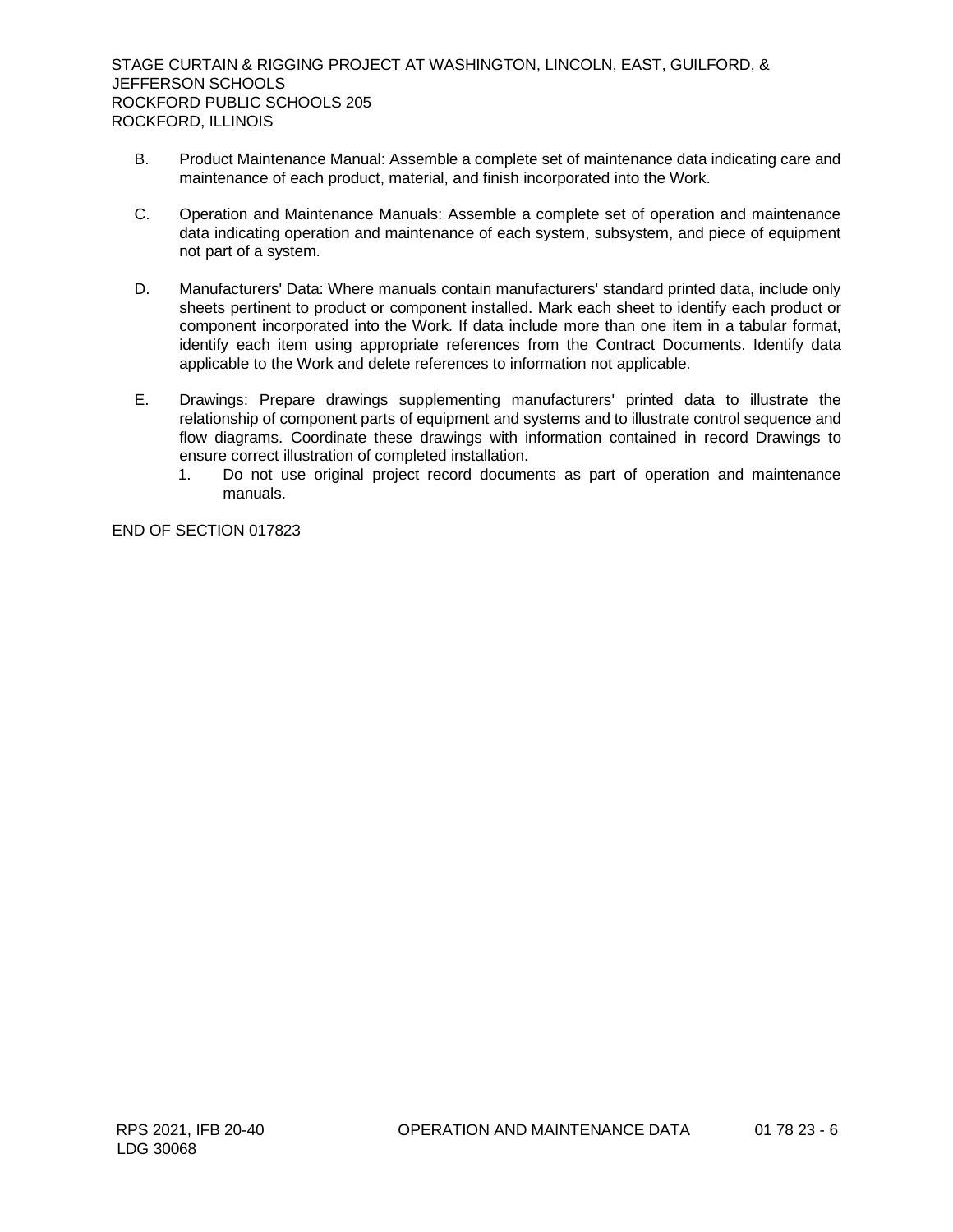# SECTION 01 78 39 - PROJECT RECORD DOCUMENTS

# PART 1 - GENERAL

## 1.1 SUMMARY

- A. Section includes administrative and procedural requirements for project record documents, including the following:
	- 1. Record Drawings.
	- 2. Record Specifications.
	- 3. Record Product Data.
- B. Related Requirements:
	- 1. Section 01 78 23 "Operation and Maintenance Data" for operation and maintenance manual requirements.

# 1.2 CLOSEOUT SUBMITTALS

- A. Record Drawings: Comply with the following:
	- 1. Number of Copies: Submit copies of record Drawings as follows:
		- a. Initial Submittal:
			- 1) Submit PDF electronic files of scanned record prints and one set(s) of file prints.
			- 2) Owner will indicate whether general scope of changes, additional information recorded, and quality of drafting are acceptable.
		- b. Final Submittal:
			- 1) Submit PDF electronic files of scanned record prints and one set(s) of prints.
			- 2) Print each drawing, whether or not changes and additional information were recorded.
- B. Record Specifications: Submit one paper copy and annotated PDF electronic files of Project's Specifications, including addenda and contract modifications.
- C. Record Product Data: Submit one paper copy and annotated PDF electronic files and directories of each submittal.

## PART 2 - PRODUCTS

# 2.1 RECORD DRAWINGS

- A. Record Prints: Maintain one set of marked-up paper copies of the Contract Drawings and Shop Drawings, incorporating new and revised Drawings as modifications are issued.
	- 1. Preparation: Mark record prints to show the actual installation where installation varies from that shown originally. Require individual or entity who obtained record data, whether individual or entity is Installer, subcontractor, or similar entity, to provide information for preparation of corresponding marked-up record prints.
		- a. Give particular attention to information on concealed elements that would be difficult to identify or measure and record later.
		- b. Record data as soon as possible after obtaining it.
		- c. Record and check the markup before enclosing concealed installations.
	- 2. Mark the Contract Drawings and Shop Drawings completely and accurately. Use personnel proficient at recording graphic information in production of marked-up record prints.
	- 3. Mark record sets with erasable, red-colored pencil. Use other colors to distinguish between changes for different categories of the Work at same location.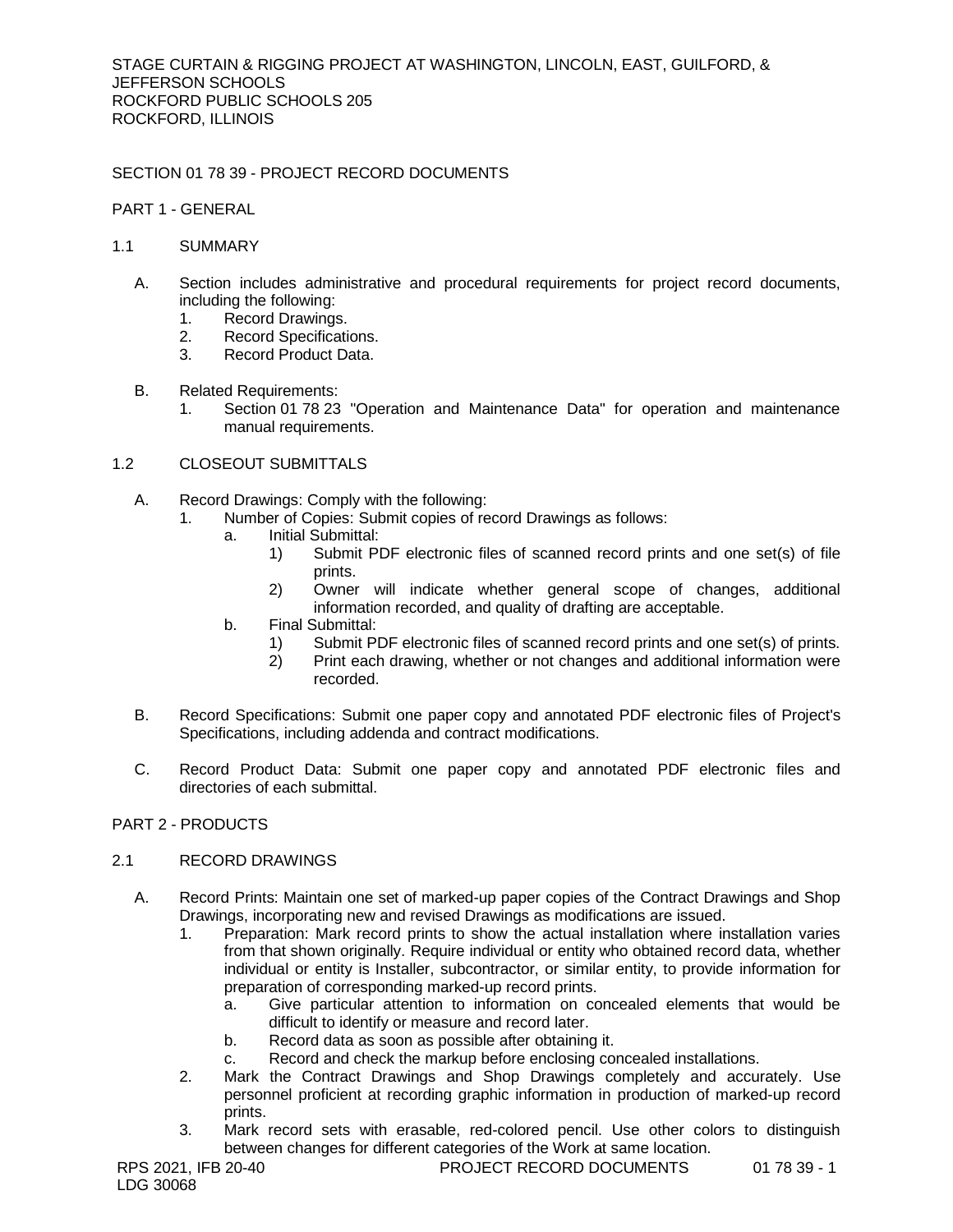- 4. Note Construction Change Directive numbers, alternate numbers, Change Order numbers, and similar identification, where applicable.
- B. Record Digital Data Files: Immediately before inspection for Certificate of Substantial Completion, review marked-up record prints with Owner. When authorized, prepare a full set of corrected digital data files of the Contract Drawings, as follows:
	- 1. Format: Annotated PDF electronic file with comment function enabled.
	- 2. Incorporate changes and additional information previously marked on record prints. Delete, redraw, and add details and notations where applicable.
	- 3. Refer instances of uncertainty to Owner for resolution.
- C. Format: Identify and date each record Drawing; include the designation "PROJECT RECORD DRAWING" in a prominent location.
	- 1. Record Prints: Organize record prints and newly prepared record Drawings into manageable sets. Bind each set with durable paper cover sheets. Include identification on cover sheets.
	- 2. Format: Annotated PDF electronic file with comment function enabled.
	- 3. Record Digital Data Files: Organize digital data information into separate electronic files that correspond to each sheet of the Contract Drawings. Name each file with the sheet identification. Include identification in each digital data file.
	- 4. Identification: As follows:
		- a. Project name.
			- b. Date.
			- c. Designation "PROJECT RECORD DRAWINGS."
			- d. Name of Owner.
			- e. Name of Contractor.

#### 2.2 RECORD SPECIFICATIONS

- A. Preparation: Mark Specifications to indicate the actual product installation where installation varies from that indicated in Specifications, addenda, and contract modifications.
	- 1. Give particular attention to information on concealed products and installations that cannot be readily identified and recorded later.
	- 2. Mark copy with the proprietary name and model number of products, materials, and equipment furnished, including substitutions and product options selected.
	- 3. Record the name of manufacturer, supplier, Installer, and other information necessary to provide a record of selections made.
	- 4. Note related Change Orders, record Product Data, and record Drawings where applicable.
- B. Format: Submit record Specifications as annotated PDF electronic file.

# 2.3 RECORD PRODUCT DATA

- A. Preparation: Mark Product Data to indicate the actual product installation where installation varies substantially from that indicated in Product Data submittal.
	- 1. Give particular attention to information on concealed products and installations that cannot be readily identified and recorded later.
	- 2. Include significant changes in the product delivered to Project site and changes in manufacturer's written instructions for installation.
	- 3. Note related Change Orders, record Specifications, and record Drawings where applicable.
- B. Format: Submit record Product Data as annotated PDF electronic file.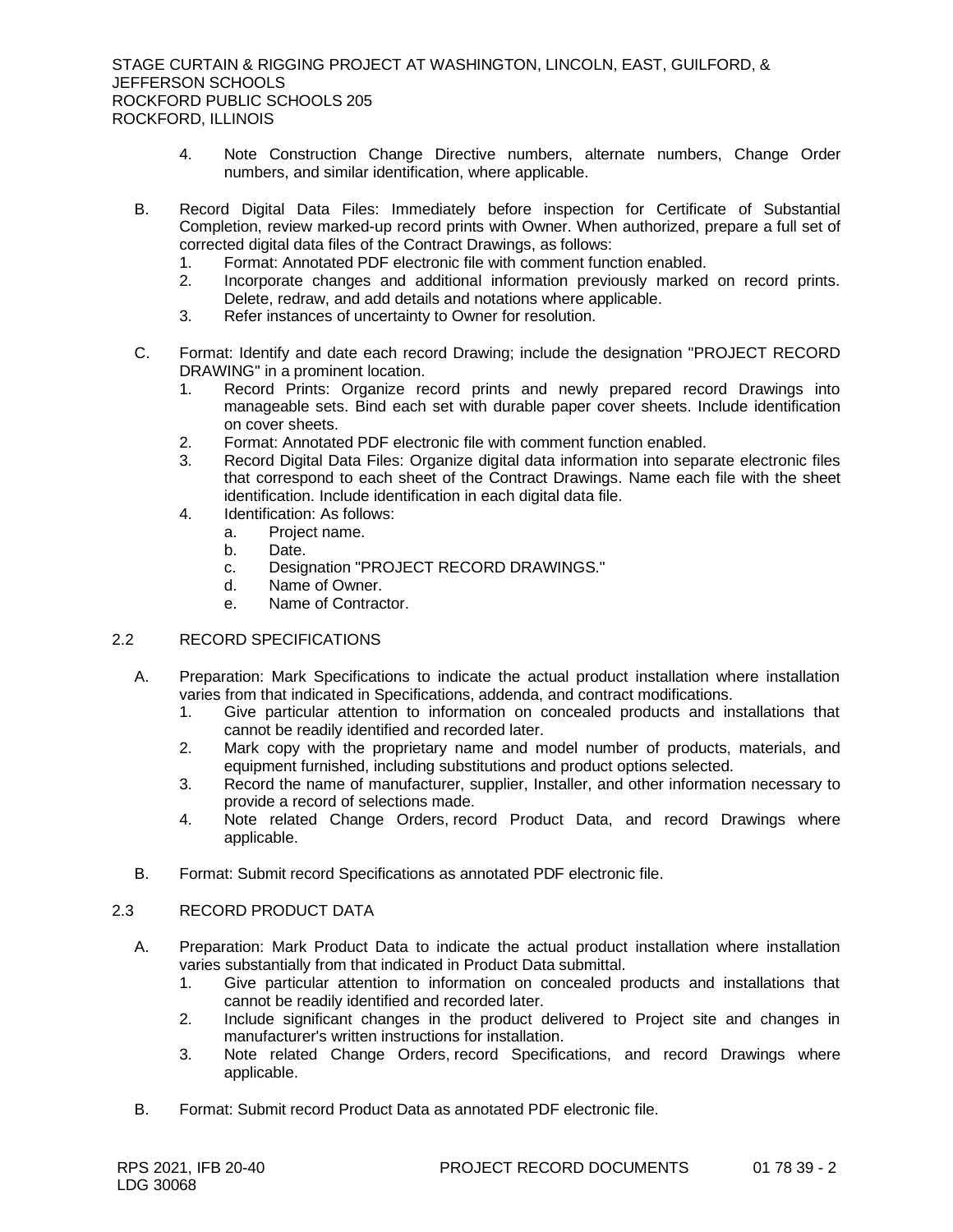# 2.4 MISCELLANEOUS RECORD SUBMITTALS

- A. Assemble miscellaneous records required by other Specification Sections for miscellaneous record keeping and submittal in connection with actual performance of the Work. Bind or file miscellaneous records and identify each, ready for continued use and reference.
- B. Format: Submit miscellaneous record submittals as PDF electronic file.

## PART 3 - EXECUTION

- 3.1 RECORDING AND MAINTENANCE
	- A. Recording: Maintain one copy of each submittal during the construction period for project record document purposes. Post changes and revisions to project record documents as they occur; do not wait until end of Project.
	- B. Maintenance of Record Documents and Samples: Store record documents and Samples in the field office apart from the Contract Documents used for construction. Do not use project record documents for construction purposes. Maintain record documents in good order and in a clean, dry, legible condition, protected from deterioration and loss. Provide access to project record documents for Owner's reference during normal working hours.

END OF SECTION 01 78 39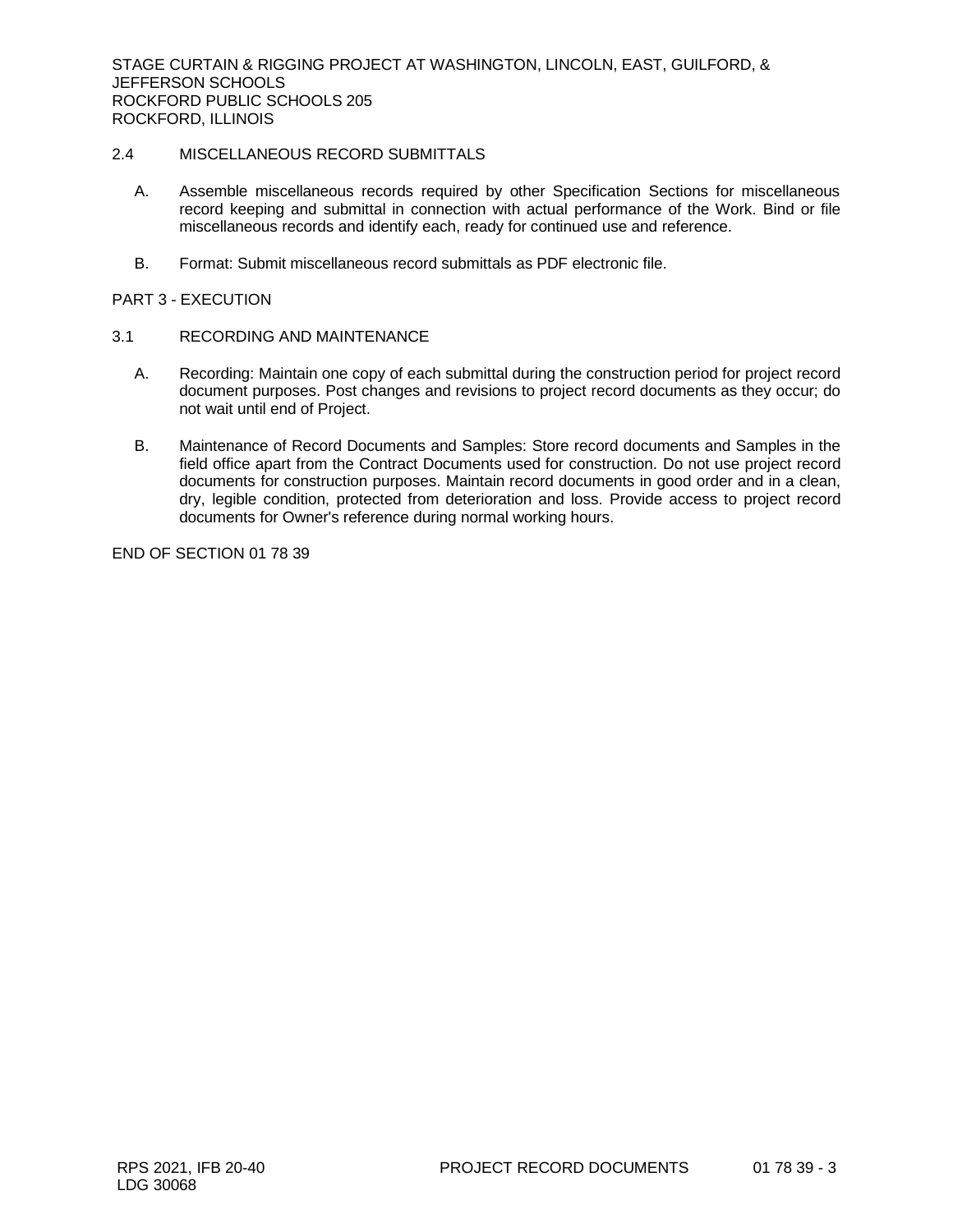SECTION 11 61 43 - STAGE CURTAINS AND RIGGING EQUIPMENT

- PART 1 GENERAL
- 1.1 SUMMARY
	- A. Section Includes:
		- 1. Stage curtains, draws, borders, teasers, legs, scrims, and cycloramas
		- 2. Stage curtain tracks, tacks and pipe<br>3. Rigging equipment
		- 3. Rigging equipment
- 1.2 PREINSTALLATION MEETINGS
	- A. Pre-installation Conference: Conduct conference at Project site.
- 1.3 ACTION SUBMITTALS
	- A. Product Data: For each type of product.
	- B. Shop Drawings: For each installation and for special components not dimensioned or detailed in manufacturer's product data.
	- C. Samples: (3) samples of each for each exposed product and for each color and texture specified.
	- D. Delegated-Design Submittal: For stage-curtain systems and attachments to structure, including analysis data signed and sealed by the qualified professional engineer responsible for their preparation.
- 1.4 INFORMATIONAL SUBMITTALS
	- A. Coordination Drawings: Reflected ceiling plans and other details, drawn to scale, and coordinated with each other, using input from installers of the items involved.
	- B. Product certificates.
	- C. Sample warranty.
- 1.5 CLOSEOUT SUBMITTALS
	- A. Operation and maintenance data.
- 1.6 QUALITY ASSURANCE
	- A. Installer Qualifications: Manufacturer of stage curtains.
- 1.7 WARRANTY
	- A. Manufacturer's Special Warranty: Manufacturer agrees to repair or replace components of stage-curtain systems that fail in materials or workmanship within specified warranty period.
		- 1. Warranty Period: Two years from date of Substantial Completion.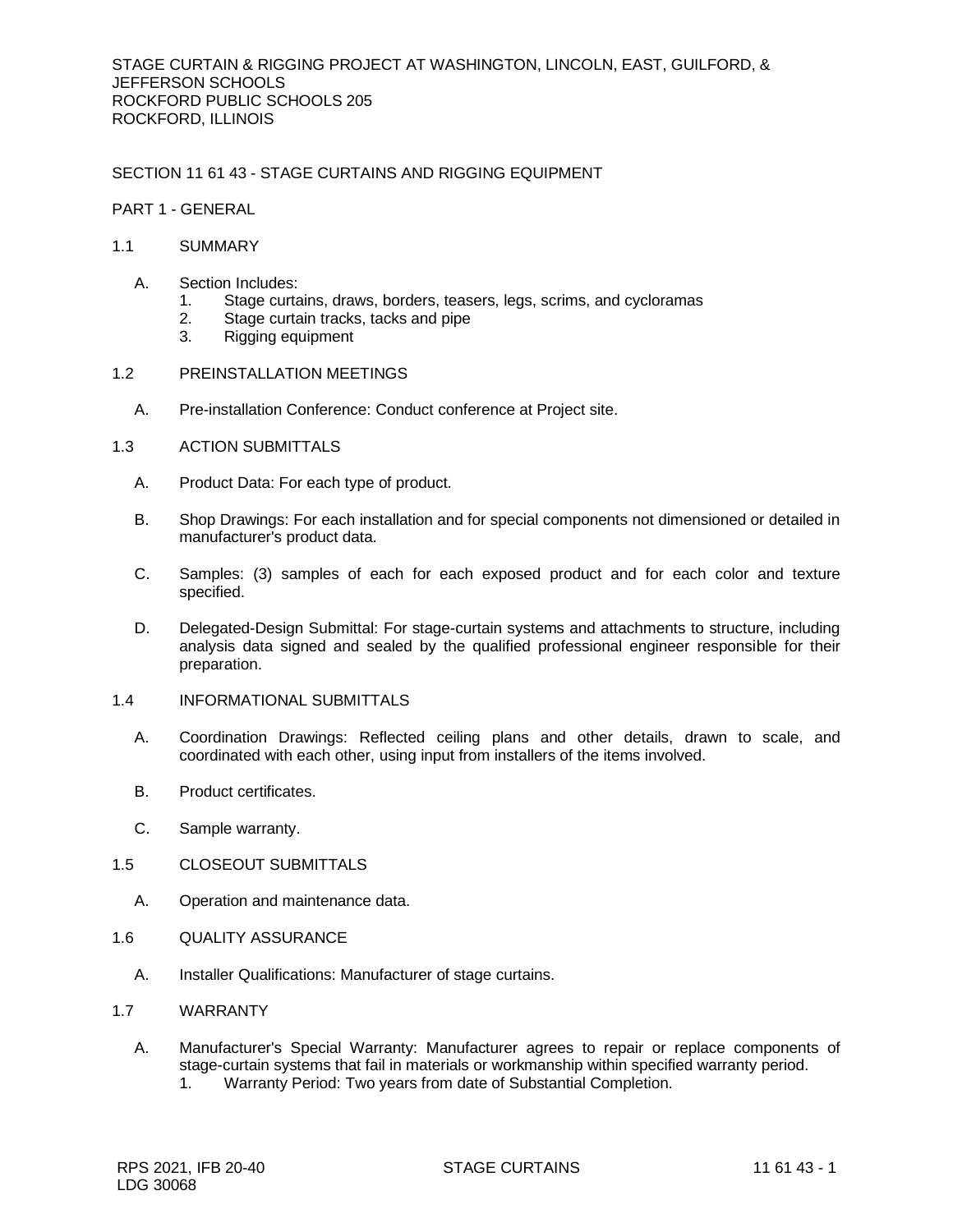PART 2 - PRODUCTS

# 2.1 STAGE-CURTAIN SYSTEMS

- A. Description: Complete stage-curtain systems, including stage curtains and tracks; with necessary accessories for support and operation.
	- 1. [Manufacturers:](http://www.specagent.com/LookUp/?ulid=9458&mf=04&mf=95&src=wd&mf=&src=wd) Subject to compliance with requirements, provide products by one of the following:
		- a. [Black Sheep Enterprises.](http://www.specagent.com/LookUp/?uid=123456934571&mf=&src=wd)
		- b. Chicago Flyhouse
		- c. [Georgia Stage, Inc.](http://www.specagent.com/LookUp/?uid=123456934572&mf=&src=wd)
		- d. Grand Stage
		- e. [iWeiss Theatrical](http://www.specagent.com/LookUp/?uid=12345693934573&mf=&src=wd) Solutions.
		- f. [Janson Industries.](http://www.specagent.com/LookUp/?uid=123456934574&mf=&src=wd)
		- g. [LimeLight Productions, Inc.](http://www.specagent.com/LookUp/?uid=123456934575&mf=&src=wd)
		- h. [LuXout Stage Curtains.](http://www.specagent.com/LookUp/?uid=123456934576&mf=&src=wd)
		- i. [Mainstage Theatrical Supply, Inc.](http://www.specagent.com/LookUp/?uid=123456934577&mf=&src=wd)
		- j. [NorthEast Stage.](http://www.specagent.com/LookUp/?uid=123456934578&mf=&src=wd)
		- k. [Rose Brand.](http://www.specagent.com/LookUp/?uid=123456934569&mf=&src=wd)
		- l. [Sew What? Inc.](http://www.specagent.com/LookUp/?uid=123456934579&mf=&src=wd)
		- m. [Show Works.](http://www.specagent.com/LookUp/?uid=123456934580&mf=&src=wd)
		- n. [S&K Theatrical Draperies, Inc.](http://www.specagent.com/LookUp/?uid=123456934581&mf=&src=wd)
		- o. [Stagecraft Industries, Inc.](http://www.specagent.com/LookUp/?uid=123456934582&mf=&src=wd)
		- p. [Stage Decoration & Supplies, Inc.](http://www.specagent.com/LookUp/?uid=123456934583&mf=&src=wd)

# 2.2 PERFORMANCE REQUIREMENTS

- A. Delegated Design: Engage a qualified professional engineer, as defined in Section 01 40 00 "Quality Requirements," to design stage-curtain systems, including comprehensive engineering analysis and attachments to building structure, using performance requirements.
- B. Structural Performance: Stage-curtain systems and attachments to structure shall withstand the effects of gravity and operational loads.
- C. Fire-Test-Response Characteristics: Provide stage curtains meeting the following requirements as determined by testing identical products by UL or another testing and inspecting agency acceptable to authorities having jurisdiction.
	- 1. Flame-Propagation Resistance: Passes NFPA 701.
		- a. Permanently attach label to each fabric of curtain assembly indicating whether fabric is inherently and permanently flame resistant or is treated with flameretardant chemicals and whether it requires retreatment after cleaning or after a designated time period of use.
		- b. Permanently attach 12-inch- square swatch of same fabric and dye lot for each fabric of a curtain assembly to the back of assembly for use as fire-resistance test strip.

#### 2.3 CURTAINS

- A. Fabrics: BASIS OF DESIGN: KM FABRICS
	- 1. Velours: shall be Inherently Flame Resistant (IFR) velour, 54" wide, 25 oz. Charisma velour and IFR velour, 54" wide, 20 oz. Crescent velour.
		- a. Colors: As indicated on drawings.
	- 2. Sharkstooth Scrim: shall be 100% cotton, flame resistant a. Colors: As indicated on drawings.
	- 3. Cyclorama: shall be Inherently Flame Resistant (IFR) Polyester Cyclorama.
		- a. Colors: As indicated on drawings.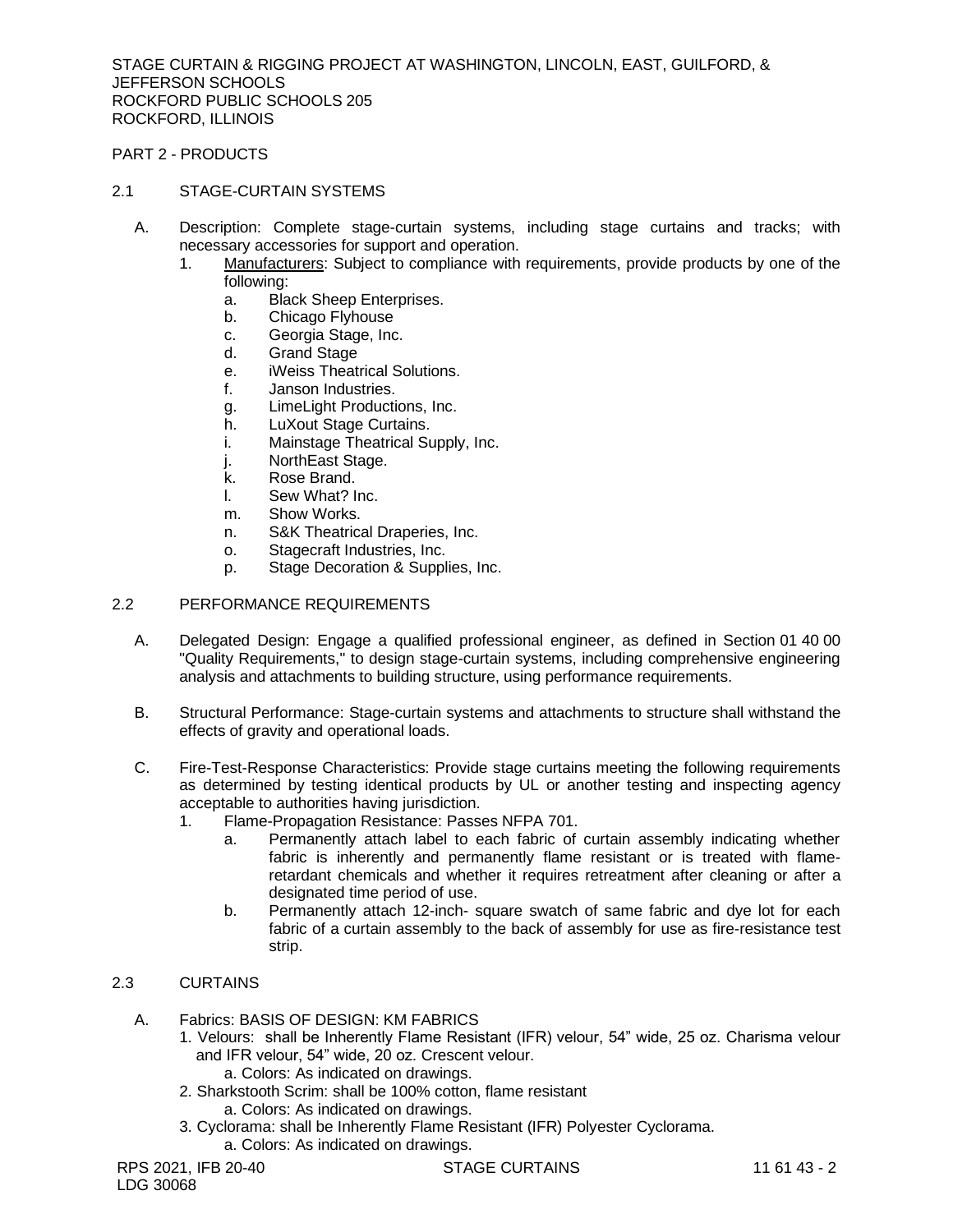- B. Submit certificates showing dye lot and flame testing.
- 2.4 CURTAIN FABRICATION
	- A. General:
		- 1. All fabrics shall be constructed with pile running down.
		- 2. All seams shall be vertical with each width running the full height-no horizontal splices.
		- 3. Thread colors shall match face fabric.
		- 4. A label shall be sewn to every curtain showing height, width, and date of flameproofing. Label shall be located on offstage lower hem.
	- B. Front, Mid, and Rear Draw Curtains:
		- 1. Top hem shall be turned and reinforced with continuous  $3\frac{1}{2}$ " heavy jute webbing. 50 % fullness shall be sewn in with box pleats approximately 12" on center.
		- 2. A heavy grade bag snap hook shall be provided for attachment to carriers at each pleat and ends of curtain.
		- 3. Bottom hem shall be 5 inches and contain a continuous No. 8 jack chain held in a muslin pocket. Secure jack chain to pocket every 36".
		- 4. Side hems shall be a minimum of 12" on the leading edge and 3" on the offstage edge.
		- 5. Snip vertical seams every 36" for proper hanging of seams.
	- C. Teaser and Border Curtains:
		- 1. Top hem shall be turned and reinforced with continuous  $3\frac{1}{2}$ " heavy jute webbing. 50% fullness shall be sewn in with box pleats approximately 12" on center.
		- 2. A #3 brass grommet shall be inserted every 12" and at ends and contain a 30" dark heavy grade ¾" twill tape for tying curtain to pipe.
		- 3. Bottom hem shall be 5 inches. Side hems shall be a minimum of 3 inches.
		- 4. Snip vertical seams every 36" for proper hanging o seams.
	- D. Leg Curtains:
		- 1. Top hem shall be turned and reinforced with continuous  $3\frac{1}{2}$ " heavy jute webbing. 50% fullness shall be sewn in with box pleats approximately 12" on center.
		- 2. A #3 brass grommet shall be inserted every 12" and 16" for tie-in fullness, and at ends and contain a 30" dark heavy grade  $\frac{3}{4}$ " twill tape for tying curtain to pipe.
		- 3. Bottom hem shall be 5" and contain a continuous No. 8 jack chain held in a muslin pocket, secure jack chain to pocket every 36".
		- 4. Side hems shall be a minimum of 3".
		- 5. Snip vertical seams every 36" for proper hanging of seams.
	- E. Scrim:
		- 1. Curtain shall be seamless.
		- 2. Top hem shall be turned and reinforced with continuous 3 12" heavy jute or polyester webbing BFM grade; flat construction.
		- 3. Bottom hems shall be 5" with separate muslin pipe pocket.
		- 4. Side hems shall be a minimum of 3".
		- 5. Provide weight pipe as specified.
		- 6. Fabricate and install as directed.
	- F. Cyclorama:
		- 1. All seams shall be vertical.
		- 2. Top hem shall be double turned and reinforced with a continuous  $3 \frac{1}{2}$ " heavy jute webbing BFM grade: flat construction.
		- 3. A heavy grade bag snap hook shall be provided 12" on center and at ends of drop for attachment to carrier or ¾" twill tape for tying to pipe as appropriate.
		- 4. Bottom hem shall be 5" with separate muslin pipe pocket and with webbing with grommets on 12" centers sewn to the back of hem.